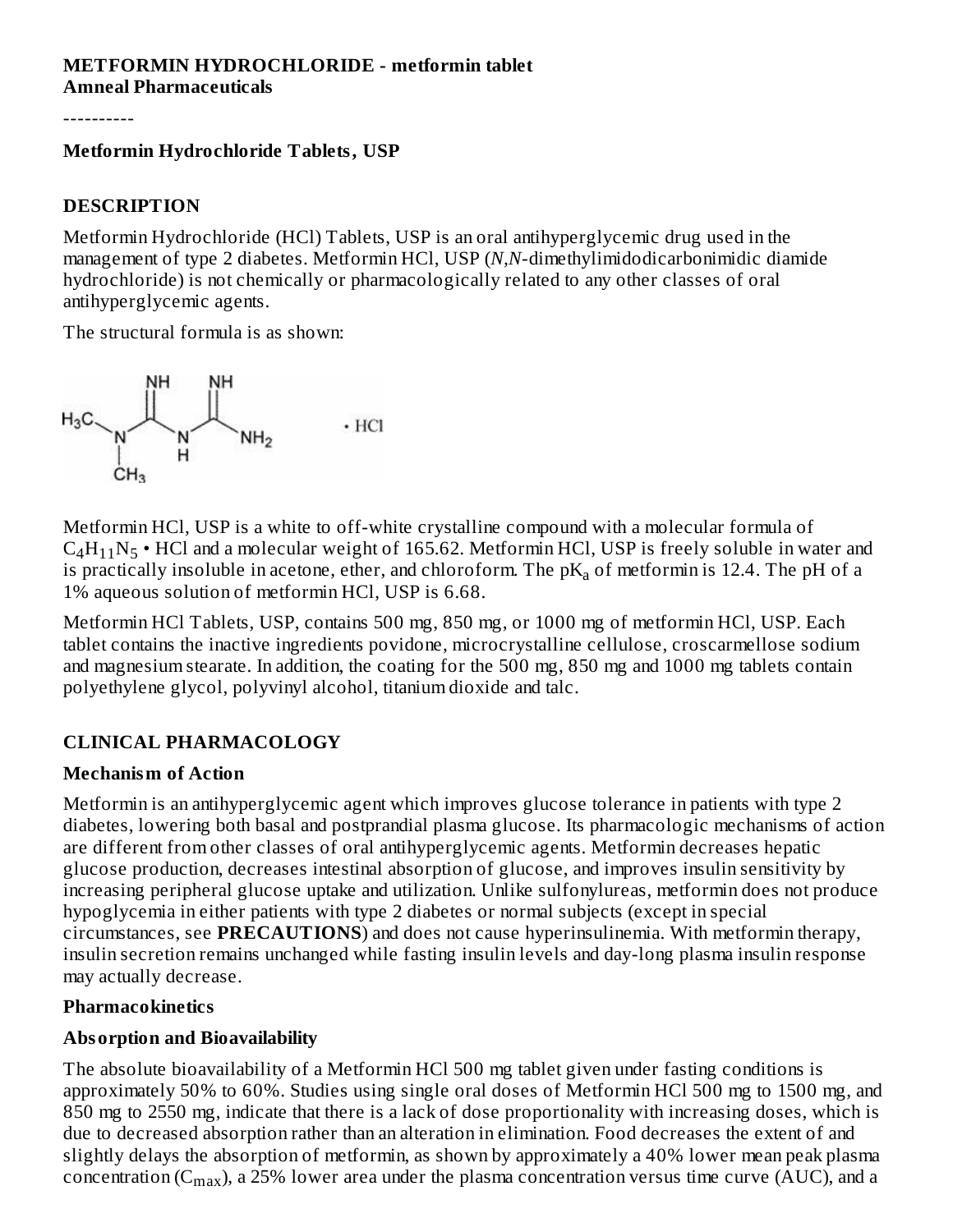35 minute prolongation of time to peak plasma concentration (T $_{\rm max}$ ) following administration of a single 850 mg tablet of metformin with food, compared to the same tablet strength administered fasting. The clinical relevance of these decreases is unknown. ...<sub>...</sub>. max

## **Distribution**

The apparent volume of distribution (V/F) of metformin following single oral doses of Metformin HCl 850 mg averaged 654  $\pm$  358 L. Metformin is negligibly bound to plasma proteins, in contrast to sulfonylureas, which are more than 90% protein bound. Metformin partitions into erythrocytes, most likely as a function of time. At usual clinical doses and dosing schedules of Metformin HCl, steadystate plasma concentrations of metformin are reached within 24 to 48 hours and are generally  $\leq 1$ mcg/mL. During controlled clinical trials of Metformin HCl, maximum metformin plasma levels did not exceed 5 mcg/mL, even at maximum doses.

## **Metabolism and Elimination**

Intravenous single-dose studies in normal subjects demonstrate that metformin is excreted unchanged in the urine and does not undergo hepatic metabolism (no metabolites have been identified in humans) nor biliary excretion. Renal clearance (see **Table 1**) is approximately 3.5 times greater than creatinine clearance, which indicates that tubular secretion is the major route of metformin elimination. Following oral administration, approximately 90% of the absorbed drug is eliminated via the renal route within the first 24 hours, with a plasma elimination half-life of approximately 6.2 hours. In blood, the elimination half-life is approximately 17.6 hours, suggesting that the erythrocyte mass may be a compartment of distribution.

## **Special Populations**

## **Patients with Type 2 Diabetes**

In the presence of normal renal function, there are no differences between single- or multiple-dose pharmacokinetics of metformin between patients with type 2 diabetes and normal subjects (see **Table 1**), nor is there any accumulation of metformin in either group at usual clinical doses.

## **Renal Insufficiency**

In patients with decreased renal function (based on measured creatinine clearance), the plasma and blood half-life of metformin is prolonged and the renal clearance is decreased in proportion to the decrease in creatinine clearance (see **Table 1**; also see **WARNINGS**).

# **Hepatic Insufficiency**

No pharmacokinetic studies of metformin have been conducted in patients with hepatic insufficiency.

# **Geriatrics**

Limited data from controlled pharmacokinetic studies of Metformin HCl in healthy elderly subjects suggest that total plasma clearance of metformin is decreased, the half-life is prolonged, and  $\mathsf{C}_{\max}$  is increased, compared to healthy young subjects. From these data, it appears that the change in metformin pharmacokinetics with aging is primarily accounted for by a change in renal function (see **Table 1**). Metformin HCl Tablets treatment should not be initiated in patients ≥80 years of age unless measurement of creatinine clearance demonstrates that renal function is not reduced (see **WARNINGS** and **DOSAGE AND ADMINISTRATION**).

# **Table 1: Select Mean (±S.D.) Metformin Pharmacokinetic Parameters Following Single**

# **or Multiple Oral Dos es of Metformin HCl**

| Subject Groups: Metformin HCl dose <sup>a</sup><br>(number of subjects) | $C_{\rm max}^{\rm b}$<br>(mcg/mL) | $T_{max}$ <sup>c</sup><br>(hrs)     | <b>Renal Clearance</b><br>(mL/min) |
|-------------------------------------------------------------------------|-----------------------------------|-------------------------------------|------------------------------------|
| <b>Healthy, nondiabetic adults:</b>                                     |                                   |                                     |                                    |
| 500 mg single dose (24)                                                 |                                   | $1.03 (\pm 0.33)$ 2.75 $(\pm 0.81)$ | 600 $(\pm 132)$                    |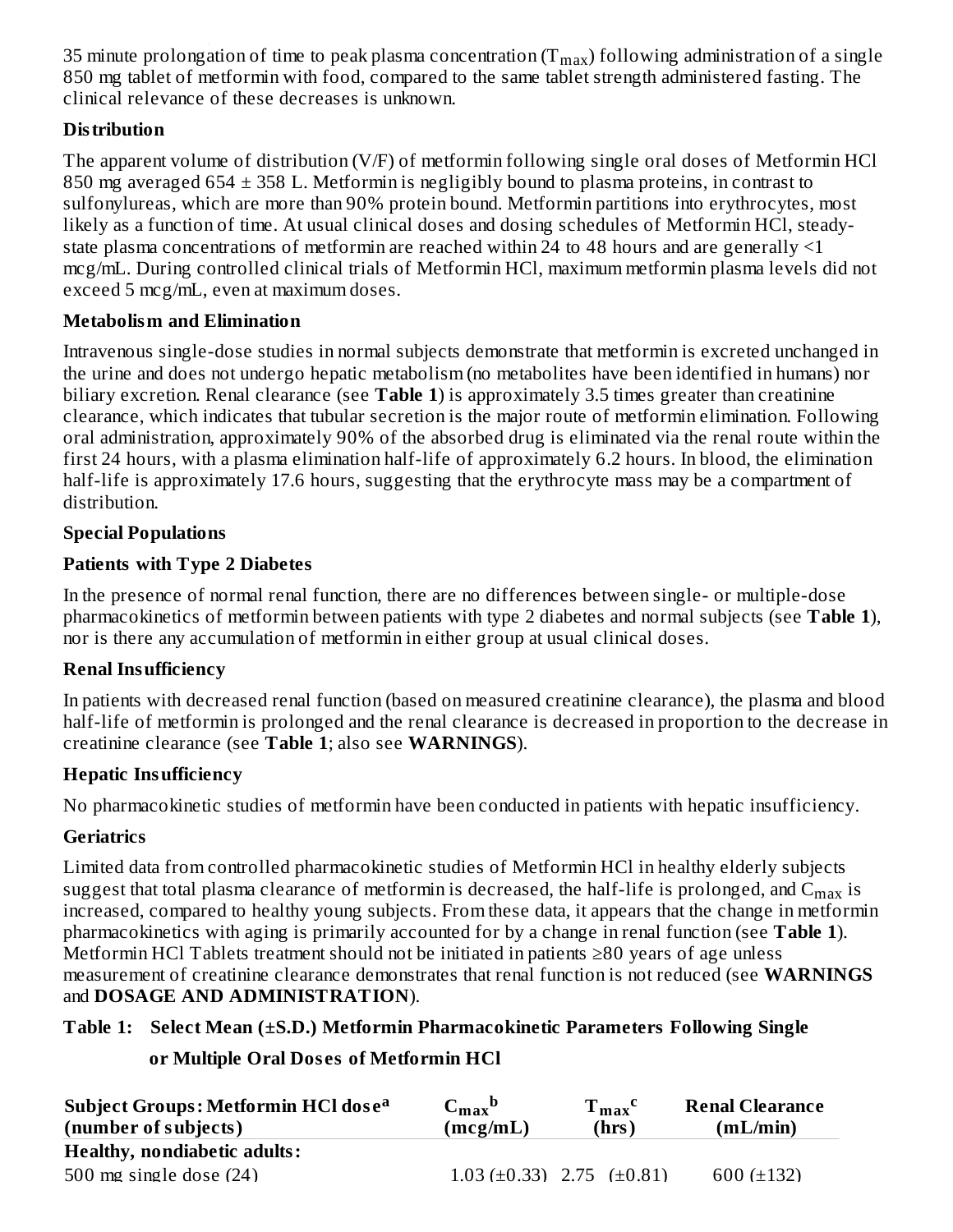|                                                           |                     | $- \cdots$ $- \cdots$ $- \cdots$ $- \cdots$ $- \cdots$ | $- - - - - - -$ |
|-----------------------------------------------------------|---------------------|--------------------------------------------------------|-----------------|
| 850 mg single dose $(74)$ <sup>d</sup>                    |                     | 1.60 $(\pm 0.38)$ 2.64 $(\pm 0.82)$                    | 552 $(\pm 139)$ |
| 850 mg three times daily for 19 doses <sup>e</sup> (9)    |                     | $2.01 (\pm 0.42)$ 1.79 ( $\pm 0.94$ )                  | 642 $(\pm 173)$ |
| <b>Adults with type 2 diabetes:</b>                       |                     |                                                        |                 |
| 850 mg single dose (23)                                   |                     | 1.48 $(\pm 0.5)$ 3.32 $(\pm 1.08)$                     | 491 $(\pm 138)$ |
| 850 mg three times daily for 19 doses <sup>e</sup> (9)    |                     | 1.90 $(\pm 0.62)$ 2.01 $(\pm 1.22)$                    | 550 $(\pm 160)$ |
| Elderly <sup>f</sup> , healthy nondiabetic adults:        |                     |                                                        |                 |
| 850 mg single dose (12)                                   |                     | $2.45 \ (\pm 0.70)$ $2.71 \ (\pm 1.05)$                | 412 $(\pm 98)$  |
| <b>Renal-impaired adults:</b>                             |                     |                                                        |                 |
| 850 mg single dose                                        |                     |                                                        |                 |
| <b>Mild</b> ( $CL_{cr}$ <sup>g</sup> 61 to 90 mL/min) (5) | 1.86 $(\pm 0.52)$   | 3.20 $(\pm 0.45)$                                      | 384 (±122)      |
| <b>Moderate</b> ( $CL_{cr}$ 31 to 60 mL/min) (4)          |                     | 4.12 $(\pm 1.83)$ 3.75 $(\pm 0.50)$                    | $108 (\pm 57)$  |
| <b>Severe</b> ( $CL_{cr}$ 10 to 30 mL/min) (6)            | $3.93 \ (\pm 0.92)$ | $4.01 (\pm 1.10)$                                      | 130 $(\pm 90)$  |
|                                                           |                     |                                                        |                 |

<sup>a-</sup> All doses given fasting except the first 18 doses of the multiple dose studies

<sup>b-</sup> Peak plasma concentration

<sup>c-</sup> Time to peak plasma concentration

<sup>d-</sup> Combined results (average means) of five studies: mean age 32 years (range 23 to 59 years)

e-Kinetic study done following dose 19, given fasting

 $^{\text{f-}}$  Elderly subjects, mean age 71 years (range 65 to 81 years)

<sup>g-</sup> CL<sub>cr</sub> = creatinine clearance normalized to body surface area of 1.73 m<sup>2</sup>

## **Pediatrics**

After administration of a single oral Metformin HCl 500 mg tablet with food, geometric mean metformin  $\rm{C_{max}}$  and AUC differed less than 5% between pediatric type 2 diabetic patients (12 to 16 years of age) and gender- and weight-matched healthy adults (20 to 45 years of age), all with normal renal function.

## **Gender**

Metformin pharmacokinetic parameters did not differ significantly between normal subjects and patients with type 2 diabetes when analyzed according to gender (males  $= 19$ , females  $= 16$ ). Similarly, in controlled clinical studies in patients with type 2 diabetes, the antihyperglycemic effect of Metformin HCl was comparable in males and females.

## **Race**

No studies of metformin pharmacokinetic parameters according to race have been performed. In controlled clinical studies of Metformin HCl in patients with type 2 diabetes, the antihyperglycemic effect was comparable in whites ( $n=249$ ), blacks ( $n=51$ ), and Hispanics ( $n=24$ ).

## **Clinical Studies**

## **Metformin Hydrochloride**

In a double-blind, placebo-controlled, multicenter U.S. clinical trial involving obese patients with type 2 diabetes whose hyperglycemia was not adequately controlled with dietary management alone (baseline fasting plasma glucose [FPG] of approximately 240 mg/dL), treatment with Metformin HCl (up to 2550 mg/day) for 29 weeks resulted in significant mean net reductions in fasting and postprandial plasma glucose (PPG) and hemoglobin  $\rm A_{1c}$  (Hb $\rm A_{1c}$ ) of 59 mg/dL, 83 mg/dL, and 1.8%, respectively, compared to the placebo group (see **Table 2**).

# **Table 2: Metformin HCl vs Placebo Summary of Mean Changes from Bas eline\* in**

**Fasting Plasma Glucos e, HbA , and Body Weight, at Final Visit (29-week study) 1c**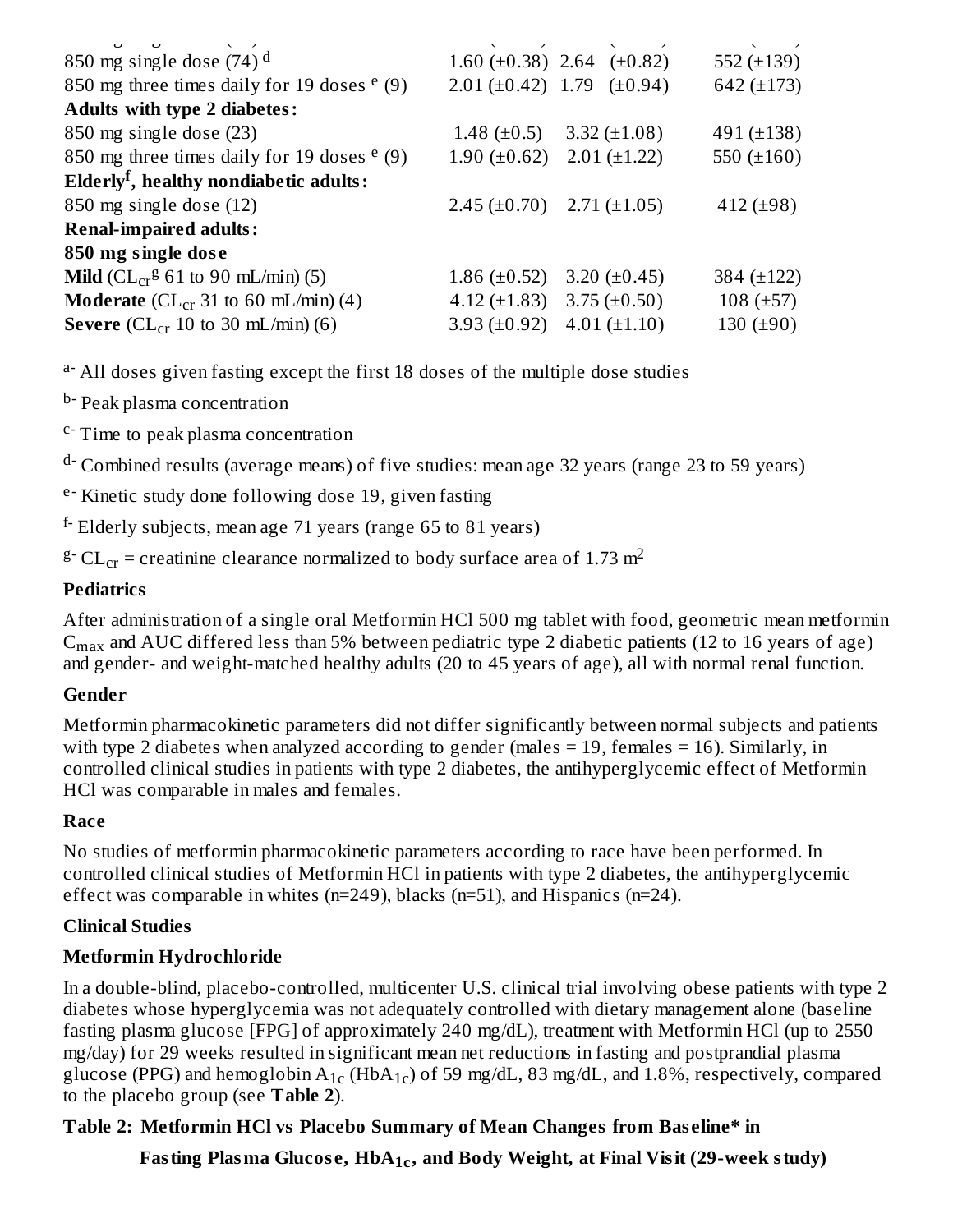|                          | <b>Metformin HCl</b> | <b>Placebo</b> | p-Value |
|--------------------------|----------------------|----------------|---------|
|                          | $(n=141)$            | $(n=145)$      |         |
| FPG(mg/dL)               |                      |                |         |
| <b>Baseline</b>          | 241.5                | 237.7          | $NS**$  |
| Change at FINAL VISIT    | $-53$                | 6.3            | 0.001   |
| Hemoglobin $A_{1c}$ (%)  |                      |                |         |
| <b>Baseline</b>          | 8.4                  | 8.2            | $NS**$  |
| Change at FINAL VISIT    | $-1.4$               | 0.4            | 0.001   |
| <b>Body Weight (lbs)</b> |                      |                |         |
| <b>Baseline</b>          | 201                  | 206            | $NS**$  |
| Change at FINAL VISIT    | $-1.4$               | $-2.4$         | $NS**$  |

\* All patients on diet therapy at Baseline \*\*\*Not statistically significant

A 29-week, double-blind, placebo-controlled study of Metformin HCl and glyburide, alone and in combination, was conducted in obese patients with type 2 diabetes who had failed to achieve adequate glycemic control while on maximum doses of glyburide (baseline FPG of approximately 250 mg/dL) (see **Table 3**). Patients randomized to the combination arm started therapy with Metformin HCl 500 mg and glyburide 20 mg. At the end of each week of the first four weeks of the trial, these patients had their dosages of Metformin HCl increased by 500 mg if they had failed to reach target fasting plasma glucose. After week four, such dosage adjustments were made monthly, although no patient was allowed to exceed Metformin HCl 2500 mg. Patients in the Metformin HCl only arm (metformin plus placebo) followed the same titration schedule. At the end of the trial, approximately 70% of the patients in the combination group were taking Metformin HCl 2000 mg/glyburide 20 mg or Metformin HCl 2500 mg/glyburide 20 mg. Patients randomized to continue on glyburide experienced worsening of glycemic control, with mean increases in FPG, PPG, and HbA1c of 14 mg/dL, 3 mg/dL, and 0.2%, respectively. In contrast, those randomized to Metformin HCl (up to 2500 mg/day) experienced a slight improvement, with mean reductions in FPG, PPG, and  $HbA_{1c}$  of 1 mg/dL, 6 mg/dL, and 0.4%, respectively. The combination of Metformin HCl and glyburide was effective in reducing FPG, PPG, and  $\text{HbA}_{1\text{c}}$  levels by 63 mg/dL, 65 mg/dL, and 1.7%, respectively. Compared to results of glyburide treatment alone, the net differences with combination treatment were  $-77$  mg/dL,  $-68$  mg/dL, and  $-1.9$ %, respectively (see **Table 3**).

#### **Table 3: Combined Metformin HCl/Glyburide (Comb) vs Glyburide (Glyb) or**

#### **Metformin HCl (Met) Monotherapy: Summary of Mean Changes from**

## **Bas eline\* in Fasting Plasma Glucos e, HbA , and Body Weight, at Final Visit 1c**

**(29-week study)**

|                       |                               |       |        |                                             | p=Values |        |
|-----------------------|-------------------------------|-------|--------|---------------------------------------------|----------|--------|
|                       | Comb                          | Glyb  | Met    | <b>Glyb vs Comb Met vs Comb Met vs Glyb</b> |          |        |
|                       | $(n=213)$ $(n=209)$ $(n=210)$ |       |        |                                             |          |        |
| <b>Fasting Plasma</b> |                               |       |        |                                             |          |        |
| Glucose (mg/dL)       |                               |       |        |                                             |          |        |
| <b>Baseline</b>       | 250.5                         | 247.5 | 253.9  | $NS**$                                      | $NS**$   | $NS**$ |
| Change at FINAL VISIT | $-63.5$                       | 13.7  | $-0.9$ | 0.001                                       | 0.001    | 0.025  |
| Hemoglobin            |                               |       |        |                                             |          |        |
| $A_{1c}$ (%)          |                               |       |        |                                             |          |        |
| <b>Baseline</b>       | 8.8                           | 8.5   | 8.9    | $NS**$                                      | $NS**$   | 0.007  |
| Change at FINAL VISIT | $-1.7$                        | 0.2   | $-0.4$ | 0.001                                       | 0.001    | 0.001  |
| <b>Body Weight</b>    |                               |       |        |                                             |          |        |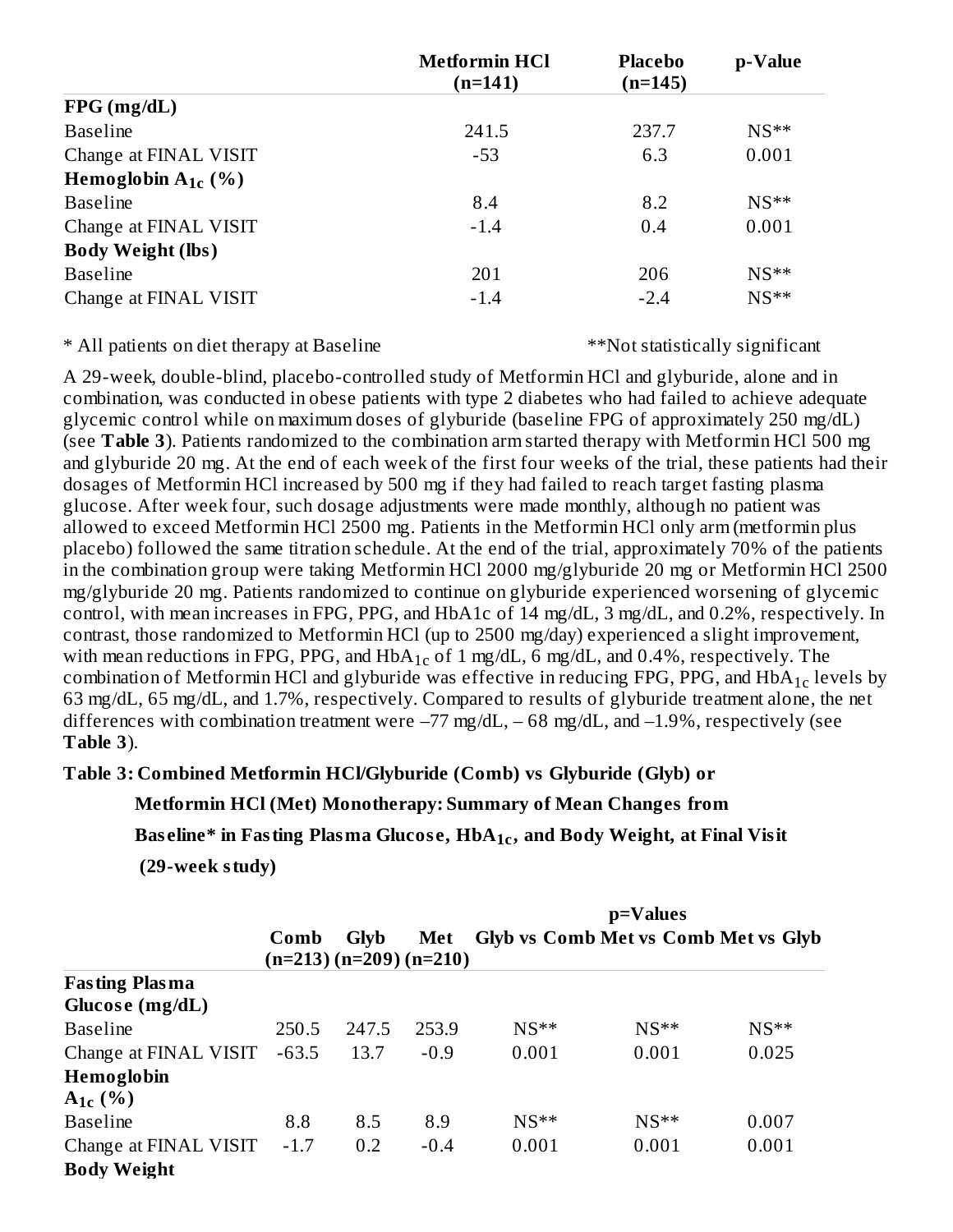| $(lbs)$               |       |        |        |        |        |        |
|-----------------------|-------|--------|--------|--------|--------|--------|
| <b>Baseline</b>       | 202.2 | 203    | 204    | $NS**$ | $NS**$ | $NS**$ |
| Change at FINAL VISIT |       |        |        |        |        |        |
|                       | 0.9   | $-0.7$ | $-8.4$ | 0.011  | 0.001  | 0.001  |

\*All patients on glyburide, 20 mg/day at Baseline

\*\* Not statistically significant

The magnitude of the decline in fasting blood glucose concentration following the institution of Metformin HCl Tablets therapy was proportional to the level of fasting hyperglycemia. Patients with type 2 diabetes with higher fasting glucose concentrations experienced greater declines in plasma glucose and glycosylated hemoglobin.

In clinical studies, Metformin HCl, alone or in combination with a sulfonylurea, lowered mean fasting serum triglycerides, total cholesterol, and LDL cholesterol levels and had no adverse effects on other lipid levels (see **Table 4**).

#### **Table 4: Summary of Mean Percent Change From Bas eline of Major Serum Lipid**

**Variables at Final Visit (29-week studies)**

|                                                                      | <b>Metformin HCl vs</b><br><b>Placebo</b> |             | <b>Combined Metformin HCl/Glyburide vs</b><br><b>Monotherapy</b> |                                                 |                        |
|----------------------------------------------------------------------|-------------------------------------------|-------------|------------------------------------------------------------------|-------------------------------------------------|------------------------|
|                                                                      | HCl<br>$(n=141)$                          | $(n=145)$   | Metformin Placebo Metformin<br>HCl<br>$(n=210)$                  | <b>Metformin HCl</b><br>/Glyburide<br>$(n=213)$ | Glyburide<br>$(n=209)$ |
| <b>Total Cholesterol</b>                                             |                                           |             |                                                                  |                                                 |                        |
| (mg/dL)                                                              | 211                                       | 212.3       | 213.1                                                            | 215.6                                           | 219.6                  |
| <b>Baseline</b>                                                      | $-5%$                                     | 1%          | $-2\%$                                                           | $-4%$                                           | 1%                     |
| Mean % Change at<br><b>FINAL VISIT</b>                               |                                           |             |                                                                  |                                                 |                        |
| <b>Total Triglycerides</b><br>(mg/dL)                                |                                           |             |                                                                  |                                                 |                        |
| <b>Baseline</b>                                                      | 236.1                                     | 203.5       | 242.5                                                            | 215                                             | 266.1                  |
| Mean % Change at<br><b>FINAL VISIT</b>                               | $-16%$                                    | 1%          | $-3%$                                                            | $-8%$                                           | 4%                     |
| <b>LDL-Cholesterol</b>                                               |                                           |             |                                                                  |                                                 |                        |
| (mg/dL)<br><b>Baseline</b><br>Mean % Change at<br><b>FINAL VISIT</b> | 135.4<br>$-8%$                            | 138.5<br>1% | 134.3<br>$-4%$                                                   | 136<br>$-6%$                                    | 137.5<br>3%            |
| <b>HDL-Cholesterol</b>                                               |                                           |             |                                                                  |                                                 |                        |
| (mg/dL)                                                              | 39                                        | 40.5        | 37.2                                                             | 39                                              | 37                     |
| <b>Baseline</b>                                                      | 2%                                        | $-1\%$      | 5%                                                               | 3%                                              | 1%                     |
| Mean % Change at<br><b>FINAL VISIT</b>                               |                                           |             |                                                                  |                                                 |                        |

In contrast to sulfonylureas, body weight of individuals on Metformin HCl tended to remain stable or even decrease somewhat (see **Tables 2** and **3**).

A 24-week, double-blind, placebo-controlled study of Metformin HCl plus insulin versus insulin plus placebo was conducted in patients with type 2 diabetes who failed to achieve adequate glycemic control on insulin alone (see **Table 5**). Patients randomized to receive Metformin HCl plus insulin achieved a reduction in Hb $A_{1c}$  of 2.10%, compared to a 1.56% reduction in Hb $A_{1c}$  achieved by insulin plus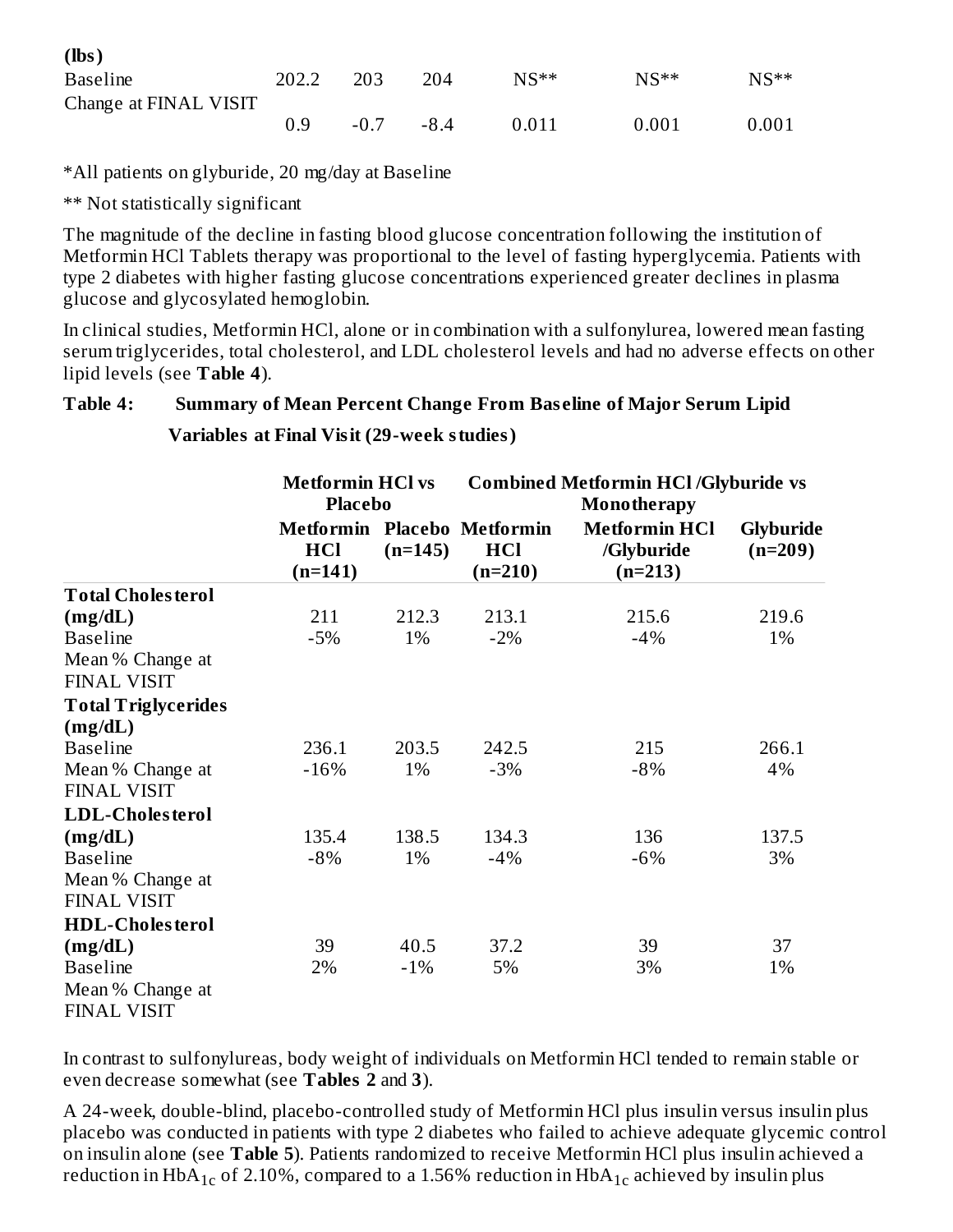The improvement in glycemic control was achieved at the final study visit with 16% less insulin, 93 U/day vs 110.6 U/day, Metformin HCl plus insulin versus insulin plus placebo, respectively, p=0.04.

# **Table 5: Combined Metformin HCl /Insulin vs Placebo/Insulin Summary of Mean**

|                                 | <b>Metformin HCl</b><br>/Insulin<br>$(n=26)$ | Placebo/<br><b>Insulin</b><br>$(n=28)$ | <b>Treatment Difference Mean</b><br>$\pm$ SE |
|---------------------------------|----------------------------------------------|----------------------------------------|----------------------------------------------|
| Hemoglobin $A_{1c}$             |                                              |                                        |                                              |
| (% )                            | 8.95                                         | 9.32                                   |                                              |
| <b>Baseline</b>                 | $-2.10$                                      | $-1.56$                                | $-0.54 \pm 0.43$ <sup>a</sup>                |
| Change at FINAL<br><b>VISIT</b> |                                              |                                        |                                              |
| <b>Insulin Dose (U/day)</b>     |                                              |                                        |                                              |
| <b>Baseline</b>                 | 93.12                                        | 94.64                                  |                                              |
| Change at FINAL<br><b>VISIT</b> | $-0.15$                                      | 15.93                                  | $-16.08 \pm 7.77$ <sup>b</sup>               |

Changes from Baseline in  $HbA_{1c}$  and Daily Insulin Dose

<sup>a</sup> Statistically significant using analysis of covariance with baseline as covariate (p=0.04)

Not significant using analysis of variance (values shown in table)

 $<sup>b</sup>$  Statistically significant for insulin (p=0.04)</sup>

A second double-blind, placebo-controlled study (n=51), with 16 weeks of randomized treatment, demonstrated that in patients with type 2 diabetes controlled on insulin for 8 weeks with an average HbA $_{1c}$  of 7.46  $\pm$  0.97%, the addition of Metformin HCl maintained similar glycemic control (HbA $_{1c}$  $7.15 \pm 0.61$  versus  $6.97 \pm 0.62$  for Metformin HCl plus insulin and placebo plus insulin, respectively) with 19% less insulin versus baseline (reduction of  $23.68 \pm 30.22$  versus an increase of  $0.43 \pm 25.20$ units for Metformin HCl plus insulin and placebo plus insulin, p<0.01). In addition, this study demonstrated that the combination of Metformin HCl plus insulin resulted in reduction in body weight of  $3.11 \pm 4.30$  lbs, compared to an increase of  $1.30 \pm 6.08$  lbs for placebo plus insulin, p=0.01.

A 24-week, double-blind, randomized study of Metformin HCl Tablets, USP taken twice daily (with breakfast and evening meal), was conducted in patients with type 2 diabetes who had been treated with Metformin HCl 500 mg twice daily for at least 8 weeks prior to study entry.

The Metformin HCl dose had not necessarily been titrated to achieve a specific level of glycemic control prior to study entry. Patients qualified for the study if  $HbA_{1c}$  was  $\leq 8.5\%$  and FPG was  $\leq$ 200 mg/dL. Changes in glycemic control and body weight are shown in **Table 6**.

# **Table 6: Summary of Mean Changes from Bas eline\* in HbA , Fasting Plasma Glucos e, 1c**

# **and Body Weight at Week 12 and at Final Visit (24-week study)**

|                         | <b>Metformin HCl 500 mg Twice Daily</b> |
|-------------------------|-----------------------------------------|
| Hemoglobin $A_{1c}$ (%) | $(n=67)$                                |
| <b>Baseline</b>         | 7.06                                    |
| Change at 12 weeks      | 0.14                                    |
| $(95\% \text{ CI})$     | $(-0.03, 0.31)$                         |
| Change at FINAL VISIT   | 0.14 <sup>a</sup>                       |
| $(95\% \text{ CI})$     | $(-0.04, 0.31)$                         |
| FPG(mg/dL)              | $(n=69)$                                |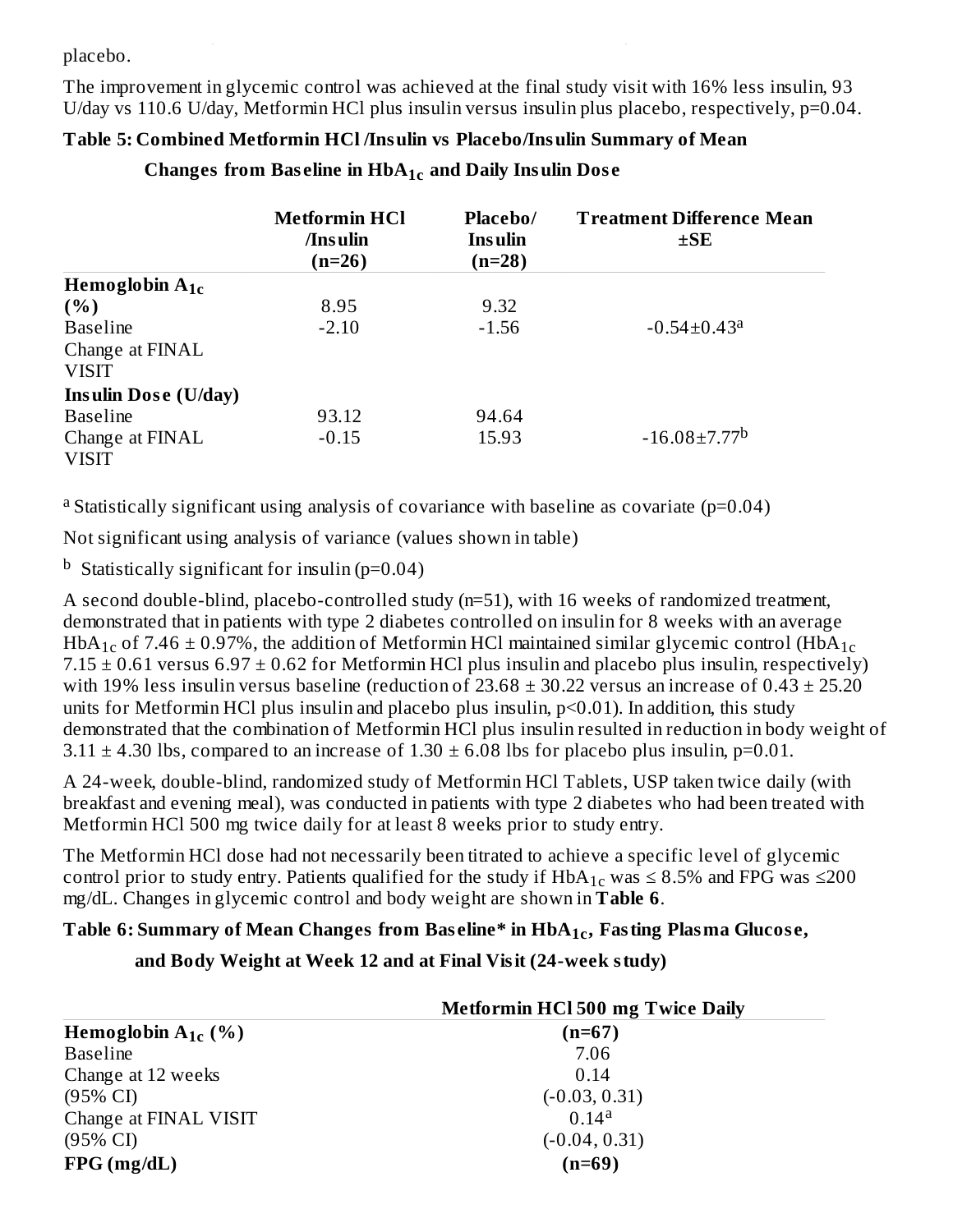| <b>Baseline</b>          | 127.2         |
|--------------------------|---------------|
| Change at 12 weeks       | 12.9          |
| $(95\% \text{ CI})$      | (6.5, 19.4)   |
| Change at FINAL VISIT    | 14            |
| $(95\% \text{ CI})$      | (7, 21)       |
| <b>Body Weight (lbs)</b> | $(n=71)$      |
| <b>Baseline</b>          | 210.3         |
| Change at 12 weeks       | 0.4           |
| $(95\% \text{ CI})$      | $(-0.4, 1.5)$ |
| Change at FINAL VISIT    | 0.9           |
| $(95\% \text{ CI})$      | $(-0.4, 2.2)$ |

\*All patients on Metformin HCl 500 mg twice daily at Baseline

 $a_{n=68}$ 

Changes in lipid parameters in the previously described study of Metformin HCl are shown in **Table 7**.

## **Table 7: Summary of Mean Percent Changes from Bas eline\* in Major Lipid Variables**

|                                    | <b>Metformin HCl 500 mg Twice Daily</b> |
|------------------------------------|-----------------------------------------|
| Total Cholesterol (mg/dL)          | $(n=68)$                                |
| <b>Baseline</b>                    | 199                                     |
| Mean % Change at FINAL VISIT       | 0.1%                                    |
| <b>Total Triglycerides (mg/dL)</b> | $(n=68)$                                |
| <b>Baseline</b>                    | 178                                     |
| Mean % Change at FINAL VISIT       | 6.3%                                    |
| $LDL-Choles$ terol (mg/dL)         | $(n=68)$                                |
| <b>Baseline</b>                    | 122.1                                   |
| Mean % Change at FINAL VISIT       | $-1.3%$                                 |
| HDL-Cholesterol (mg/dL)            | $(n=68)$                                |
| <b>Baseline</b>                    | 41.9                                    |
| Mean % Change at FINAL VISIT       | 4.8%                                    |

**at Final Visit (24-week study)**

\* All patients on Metformin HCl 500 mg twice daily at Baseline

#### **Pediatric Clinical Studies**

In a double-blind, placebo-controlled study in pediatric patients aged 10 to 16 years with type 2 diabetes (mean FPG 182.2 mg/dL), treatment with Metformin HCl (up to 2000 mg/day) for up to 16 weeks (mean duration of treatment 11 weeks) resulted in a significant mean net reduction in FPG of 64.3 mg/dL, compared with placebo (see **Table 8**).

# **Table 8: Metformin HCl vs Placebo (Pediatrics ) Summary of Mean Changes from a**

**Bas eline\* in Plasma Glucos e and Body Weight at Final Visit**

|                          | <b>Metformin HCl</b> | <b>Placebo</b> | p-Value |
|--------------------------|----------------------|----------------|---------|
| FPG(mg/dL)               | $(n=37)$             | $(n=36)$       |         |
| <b>Baseline</b>          | 162.4                | 192.3          |         |
| Change at FINAL VISIT    | $-42.9$              | 21.4           | < 0.001 |
| <b>Body Weight (lbs)</b> | $(n=39)$             | $(n=38)$       |         |
| <b>Baseline</b>          | 205.3                | 189            |         |
| Change at FINAL VISIT    | $-3.3$               | $-2$           | $NS**$  |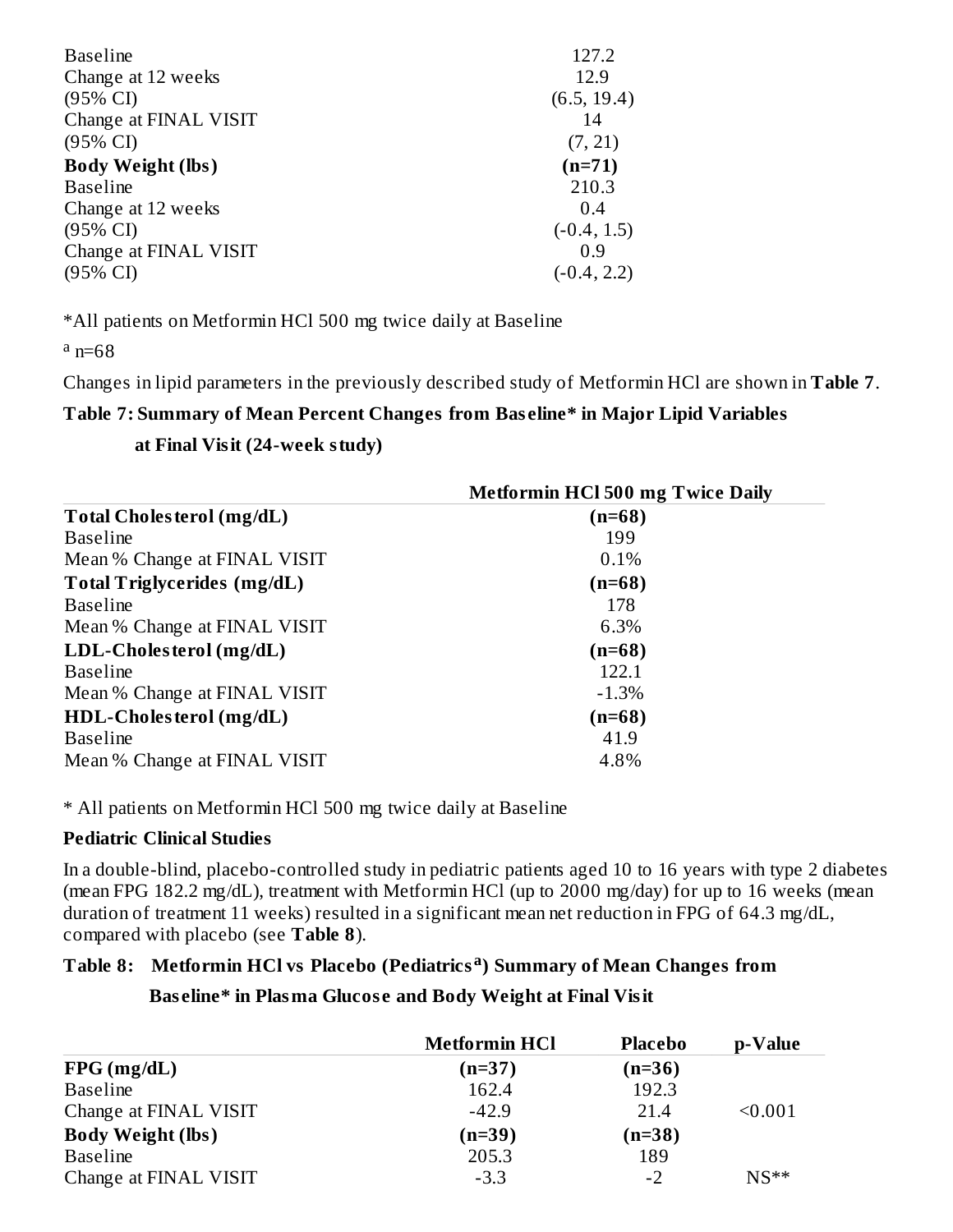<sup>a</sup> Pediatric patients mean age 13.8 years (range 10 to 16 years)

\* All patients on diet therapy at Baseline

\*\*Not statistically significant

#### **INDICATIONS AND USAGE**

Metformin HCl Tablets, USP are indicated as an adjunct to diet and exercise to improve glycemic control in adults and children with type 2 diabetes mellitus.

## **CONTRAINDICATIONS**

Metformin HCl, USP is contraindicated in patients with:

- 1. Renal disease or renal dysfunction (e.g., as suggested by serum creatinine levels ≥1.5 mg/dL [males], ≥1.4 mg/dL [females] or abnormal creatinine clearance) which may also result from conditions such as cardiovascular collapse (shock), acute myocardial infarction, and septicemia (see **WARNINGS** and **PRECAUTIONS**).
- 2. Known hypersensitivity to metformin HCl, USP.
- 3. Acute or chronic metabolic acidosis, including diabetic ketoacidosis, with or without coma. Diabetic ketoacidosis should be treated with insulin.

Metformin HCl, USP should be temporarily discontinued in patients undergoing radiologic studies involving intravascular administration of iodinated contrast materials, because use of such products may result in acute alteration of renal function. (See also **PRECAUTIONS**.)

## **WARNINGS**

**Lactic Acidosis:Lactic acidosis is a rare, but s erious, metabolic complication that can occur due to metformin accumulation during treatment with Metformin HCl; when it occurs, it is fatal in approximately 50% of cas es. Lactic acidosis may also occur in association with a number of pathophysiologic conditions, including diabetes mellitus, and whenever there is significant tissue hypoperfusion and hypoxemia. Lactic acidosis is characterized by elevated blood lactate levels (>5 mmol/L), decreas ed blood pH, electrolyte disturbances with an increas ed anion gap, and an increas ed lactate/pyruvate ratio. When metformin is implicated as the caus e of lactic acidosis, metformin plasma levels >5 mcg/mL are generally found.The reported incidence of lactic acidosis in patients receiving metformin HCl is very low (approximately 0.03 cas es/1000 patient-years, with approximately 0.015 fatal cas es/1000 patient-years). In more than 20,000 patient-years exposure to metformin in clinical trials, there were no reports of lactic acidosis. Reported cas es have occurred primarily in diabetic patients with significant renal insufficiency, including both intrinsic renal dis eas e and renal hypoperfusion, often in the s etting of multiple concomitant medical/surgical problems and multiple concomitant medications. Patients with congestive heart failure requiring pharmacologic management, in particular thos e with unstable or acute congestive heart failure who are at risk of hypoperfusion and hypoxemia, are at increas ed risk of lactic acidosis. The risk of lactic acidosis increas es with the degree of renal dysfunction and the patient's age. The risk of lactic acidosis may, therefore, be significantly decreas ed by regular monitoring of renal function in patients taking Metformin HCl and by us e of the minimum effective dos e of Metformin HCl. In particular, treatment of the elderly should be accompanied by careful monitoring of renal function. Metformin HCl treatment should not be initiated in patients ≥80 years of age unless measurement of creatinine clearance demonstrates that renal function is not**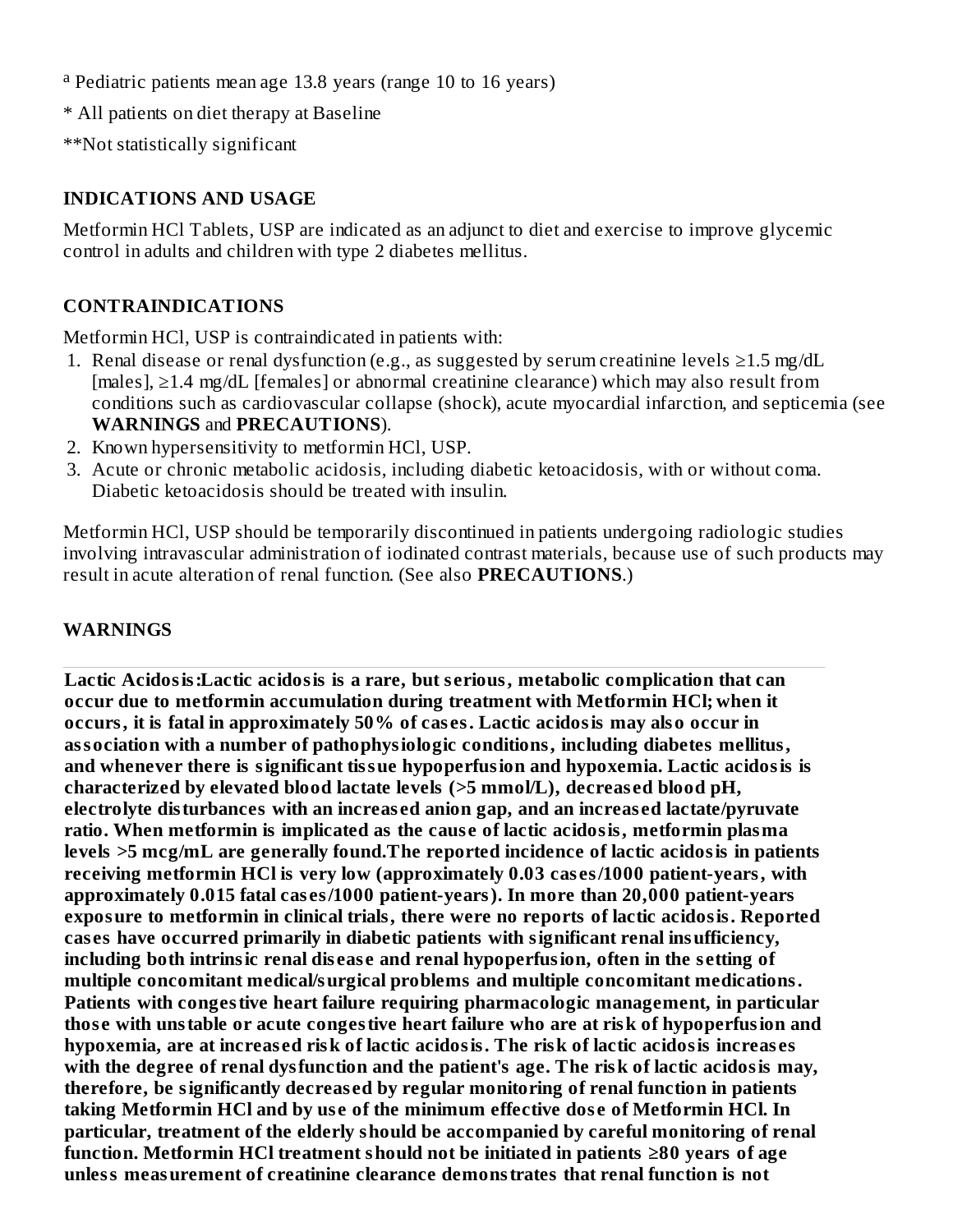**reduced, as thes e patients are more sus ceptible to developing lactic acidosis. In addition, Metformin HCl should be promptly withheld in the pres ence of any condition associated with hypoxemia, dehydration, or s epsis. Becaus e impaired hepatic function may significantly limit the ability to clear lactate, Metformin HCl should generally be avoided in patients with clinical or laboratory evidence of hepatic dis eas e. Patients should be cautioned against excessive alcohol intake, either acute or chronic, when taking Metformin HCl, since alcohol potentiates the effects of metformin HCl on lactate metabolism. In addition, Metformin HCl should be temporarily dis continued prior to any intravas cular radiocontrast study and for any surgical procedure (s ee also PRECAUTIONS). The onset of lactic acidosis often is subtle, and accompanied only by nonspecific symptoms such as malais e, myalgias, respiratory distress, increasing somnolence, and nonspecific abdominal distress. There may be associated hypothermia, hypotension, and resistant bradyarrhythmias with more marked acidosis. The patient and the patient's physician must be aware of the possible importance of such symptoms and the patient should be instructed to notify the physician immediately if they occur (s ee also PRECAUTIONS). Metformin HCl should be withdrawn until the situation is clarified. Serum electrolytes, ketones, blood glucos e, and if indicated, blood pH, lactate levels, and even blood metformin levels may be us eful. Once a patient is stabilized on any dos e level of Metformin HCl, gastrointestinal symptoms, which are common during initiation of therapy, are unlikely to be drug related. Later occurrence of gastrointestinal symptoms could be due to lactic acidosis or other s erious dis eas e. Levels of fasting venous plasma lactate above the upper limit of normal but less than 5 mmol/L in patients taking Metformin HCl do not necessarily indicate impending lactic acidosis and may be explainable by other mechanisms, such as poorly controlled diabetes or obesity, vigorous physical activity, or technical problems in sample handling. (See also PRECAUTIONS.)Lactic acidosis should be suspected in any diabetic patient with metabolic acidosis lacking evidence of ketoacidosis (ketonuria and ketonemia).Lactic acidosis is a medical emergency that must be treated in a hospital s etting. In a patient with lactic acidosis who is taking Metformin HCl, the drug should be dis continued immediately and general supportive measures promptly instituted. Becaus e metformin HCl is dialyzable (with a clearance of up to 170 mL/min under good hemodynamic conditions), prompt hemodialysis is recommended to correct the acidosis and remove the accumulated metformin. Such management often results in prompt reversal of symptoms and recovery. (See also CONTRAINDICATIONS and PRECAUTIONS.)**

#### **PRECAUTIONS**

#### **General**

*Macrovascular Outcomes*—There have been no clinical studies establishing conclusive evidence of macrovascular risk reduction with Metformin HCl or any other anti-diabetic drug.

*Monitoring of renal function*—Metformin is known to be substantially excreted by the kidney, and the risk of metformin accumulation and lactic acidosis increases with the degree of impairment of renal function. Thus, patients with serum creatinine levels above the upper limit of normal for their age should not receive Metformin HCl. In patients with advanced age, Metformin HCl should be carefully titrated to establish the minimum dose for adequate glycemic effect, because aging is associated with reduced renal function. In elderly patients, particularly those ≥80 years of age, renal function should be monitored regularly and, generally, Metformin HCl should not be titrated to the maximum dose (see **WARNINGS** and **DOSAGE AND ADMINISTRATION**).

Before initiation of Metformin HCl therapy and at least annually thereafter, renal function should be assessed and verified as normal. In patients in whom development of renal dysfunction is anticipated, renal function should be assessed more frequently and Metformin HCl discontinued if evidence of renal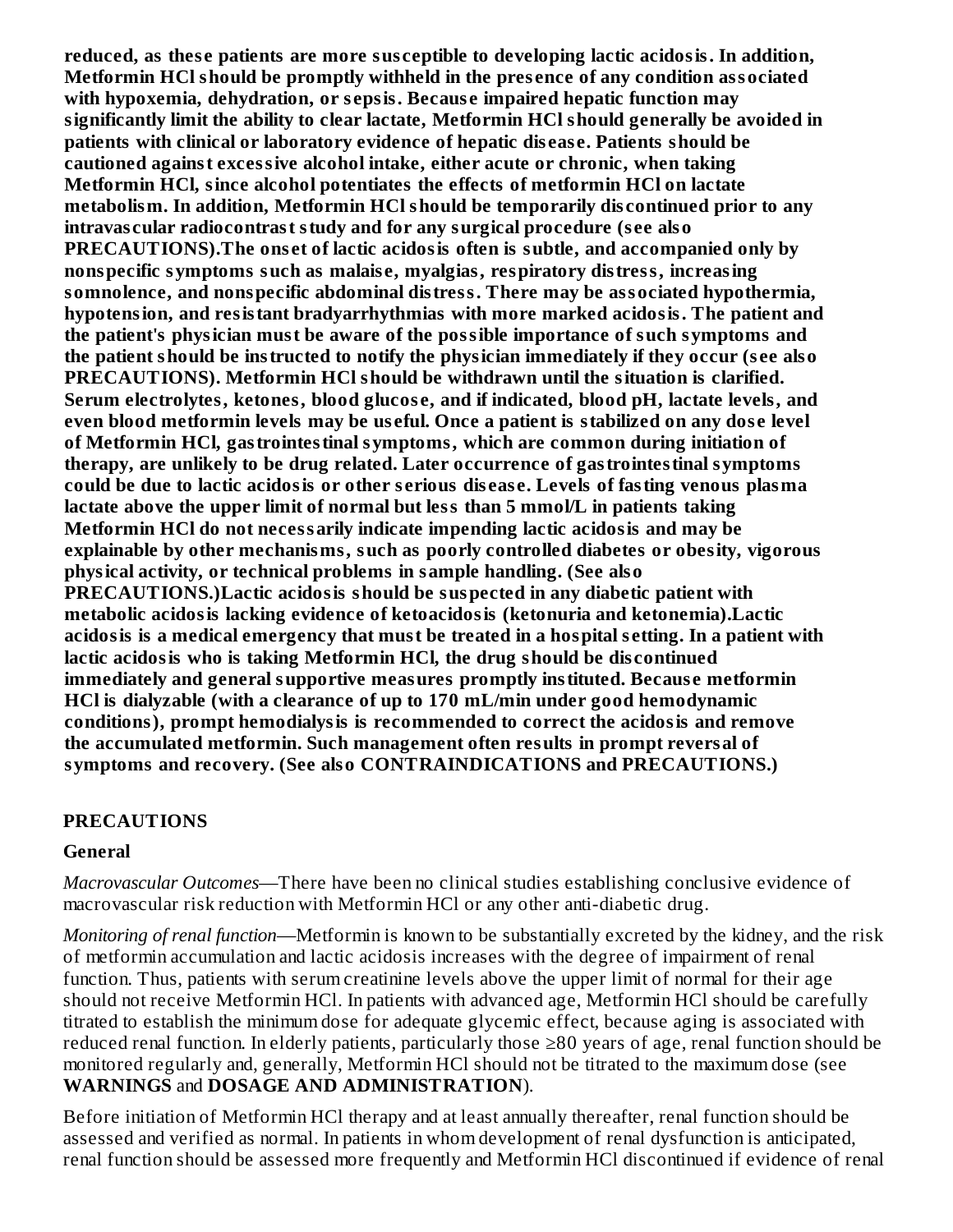impairment is present.

*Use of concomitant medications that may affect renal function or metformin disposition*—Concomitant medication(s) that may affect renal function or result in significant hemodynamic change or may interfere with the disposition of metformin, such as cationic drugs that are eliminated by renal tubular secretion (see **PRECAUTIONS: Drug Interactions**), should be used with caution.

*Radiologic studies involving the use of intravascular iodinated contrast materials (for example, intravenous urogram, intravenous cholangiography, angiography, and computed tomography (CT) scans with intravascular contrast materials)*—Intravascular contrast studies with iodinated materials can lead to acute alteration of renal function and have been associated with lactic acidosis in patients receiving metformin (see **CONTRAINDICATIONS**). Therefore, in patients in whom any such study is planned, Metformin HCl should be temporarily discontinued at the time of or prior to the procedure, and withheld for 48 hours subsequent to the procedure and reinstituted only after renal function has been re-evaluated and found to be normal.

*Hypoxic states*—Cardiovascular collapse (shock) from whatever cause, acute congestive heart failure, acute myocardial infarction and other conditions characterized by hypoxemia have been associated with lactic acidosis and may also cause prerenal azotemia. When such events occur in patients on Metformin HCl therapy, the drug should be promptly discontinued.

*Surgical procedures*— Metformin HCl therapy should be temporarily suspended for any surgical procedure (except minor procedures not associated with restricted intake of food and fluids) and should not be restarted until the patient's oral intake has resumed and renal function has been evaluated as normal.

*Alcohol intake*—Alcohol is known to potentiate the effect of metformin on lactate metabolism. Patients, therefore, should be warned against excessive alcohol intake, acute or chronic, while receiving Metformin HCl.

*Impaired hepatic function*—Since impaired hepatic function has been associated with some cases of lactic acidosis, Metformin HCl should generally be avoided in patients with clinical or laboratory evidence of hepatic disease.

*Vitamin B levels*—In controlled clinical trials of Metformin HCl of 29 weeks duration, a decrease to *12* subnormal levels of previously normal serum vitamin B12 levels, without clinical manifestations, was observed in approximately 7% of patients. Such decrease, possibly due to interference with  $\rm B_{12}$ absorption from the  $\rm B_{12}$ -intrinsic factor complex, is, however, very rarely associated with anemia and appears to be rapidly reversible with discontinuation of Metformin HCl or Vitamin  $\rm B_{12}$  supplementation. Measurement of hematologic parameters on an annual basis is advised in patients on Metformin HCl and any apparent abnormalities should be appropriately investigated and managed (see **PRECAUTIONS: Laboratory Tests**).

Certain individuals (those with inadequate Vitamin  $B_{12}$  or calcium intake or absorption) appear to be predisposed to developing subnormal Vitamin B $_{12}$  levels. In these patients, routine serum Vitamin B $_{12}$ measurements at two- to three-year intervals may be useful.

*Change in clinical status of patients with previously controlled type 2 diabetes*—A patient with type 2 diabetes previously well controlled on Metformin HCl who develops laboratory abnormalities or clinical illness (especially vague and poorly defined illness) should be evaluated promptly for evidence of ketoacidosis or lactic acidosis. Evaluation should include serum electrolytes and ketones, blood glucose and, if indicated, blood pH, lactate, pyruvate, and metformin levels. If acidosis of either form occurs, Metformin HCl must be stopped immediately and other appropriate corrective measures initiated (see also **WARNINGS**).

*Hypoglycemia*—Hypoglycemia does not occur in patients receiving Metformin HCl alone under usual circumstances of use, but could occur when caloric intake is deficient, when strenuous exercise is not compensated by caloric supplementation, or during concomitant use with other glucose-lowering agents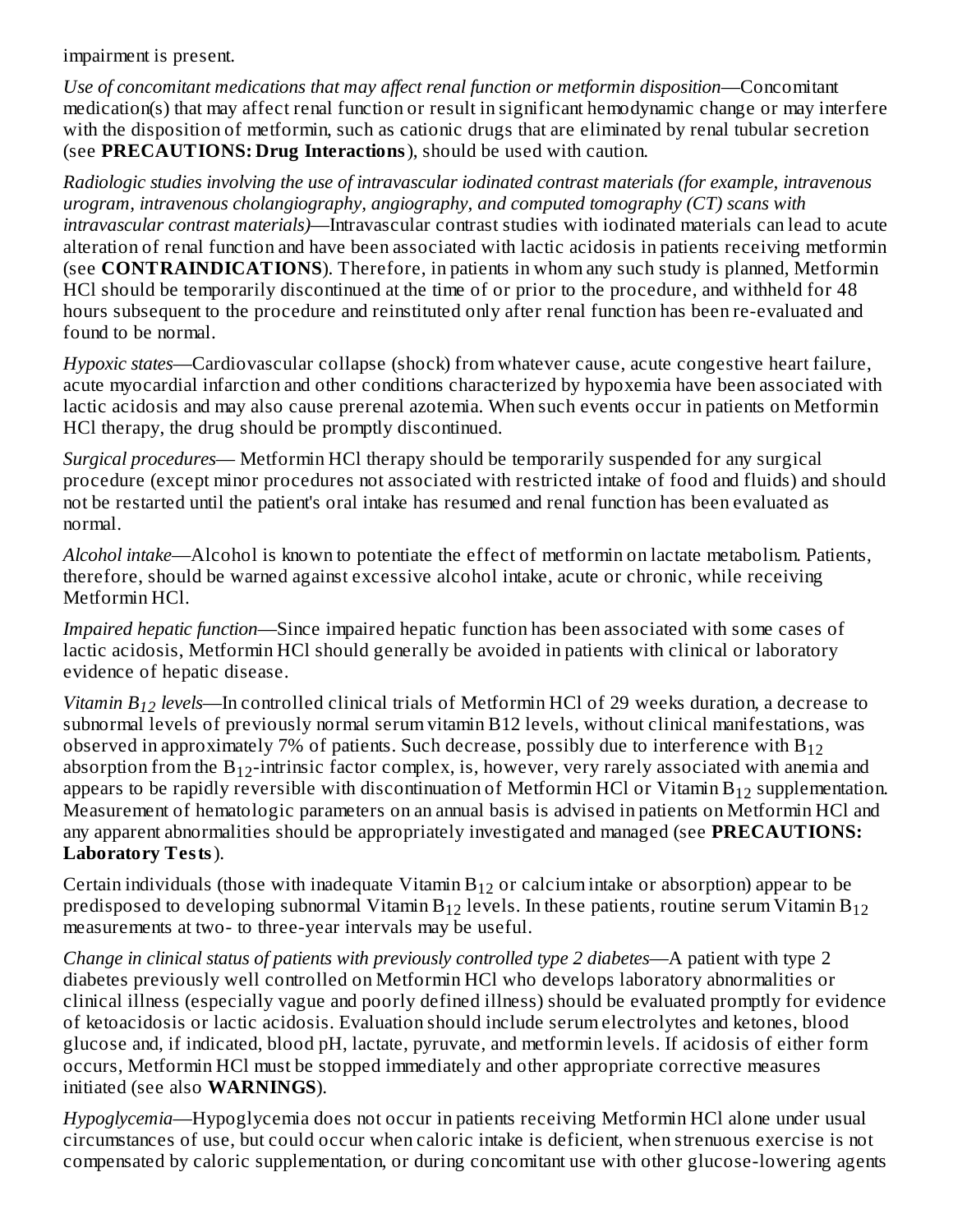(such as sulfonylureas and insulin) or ethanol.

Elderly, debilitated, or malnourished patients, and those with adrenal or pituitary insufficiency or alcohol intoxication are particularly susceptible to hypoglycemic effects. Hypoglycemia may be difficult to recognize in the elderly, and in people who are taking beta-adrenergic blocking drugs.

*Loss of control of blood glucose*—When a patient stabilized on any diabetic regimen is exposed to stress such as fever, trauma, infection, or surgery, a temporary loss of glycemic control may occur. At such times, it may be necessary to withhold Metformin HCl and temporarily administer insulin. Metformin HCl may be reinstituted after the acute episode is resolved.

The effectiveness of oral antidiabetic drugs in lowering blood glucose to a targeted level decreases in many patients over a period of time. This phenomenon, which may be due to progression of the underlying disease or to diminished responsiveness to the drug, is known as secondary failure, to distinguish it from primary failure in which the drug is ineffective during initial therapy. Should secondary failure occur with either Metformin HCl or sulfonylurea monotherapy, combined therapy with Metformin HCl and sulfonylurea may result in a response. Should secondary failure occur with combined Metformin HCl /sulfonylurea therapy, it may be necessary to consider therapeutic alternatives including initiation of insulin therapy.

#### **Information for Patients**

Patients should be informed of the potential risks and benefits of Metformin HCl and of alternative modes of therapy. They should also be informed about the importance of adherence to dietary instructions, of a regular exercise program, and of regular testing of blood glucose, glycosylated hemoglobin, renal function, and hematologic parameters.

The risks of lactic acidosis, its symptoms, and conditions that predispose to its development, as noted in the **WARNINGS** and **PRECAUTIONS** sections, should be explained to patients. Patients should be advised to discontinue Metformin HCl immediately and to promptly notify their health practitioner if unexplained hyperventilation, myalgia, malaise, unusual somnolence, or other nonspecific symptoms occur. Once a patient is stabilized on any dose level of Metformin HCl, gastrointestinal symptoms, which are common during initiation of metformin therapy, are unlikely to be drug related. Later occurrence of gastrointestinal symptoms could be due to lactic acidosis or other serious disease.

Patients should be counselled against excessive alcohol intake, either acute or chronic, while receiving Metformin HCl.

Metformin HCl alone does not usually cause hypoglycemia, although it may occur when Metformin HCl is used in conjunction with oral sulfonylureas and insulin. When initiating combination therapy, the risks of hypoglycemia, its symptoms and treatment, and conditions that predispose to its development should be explained to patients and responsible family members. (See **Patient Information** printed below.)

## **Laboratory Tests**

Response to all diabetic therapies should be monitored by periodic measurements of fasting blood glucose and glycosylated hemoglobin levels, with a goal of decreasing these levels toward the normal range. During initial dose titration, fasting glucose can be used to determine the therapeutic response. Thereafter, both glucose and glycosylated hemoglobin should be monitored. Measurements of glycosylated hemoglobin may be especially useful for evaluating long-term control (see also **DOSAGE AND ADMINISTRATION**).

Initial and periodic monitoring of hematologic parameters (e.g., hemoglobin/hematocrit and red blood cell indices) and renal function (serum creatinine) should be performed, at least on an annual basis. While megaloblastic anemia has rarely been seen with Metformin HCl therapy, if this is suspected, Vitamin  $B_{12}$  deficiency should be excluded.

# **Drug Interactions (Clinical Evaluation of Drug Interactions Conducted with Metformin HCl)**

*Glyburide*—In a single-dose interaction study in type 2 diabetes patients, co-administration of metformin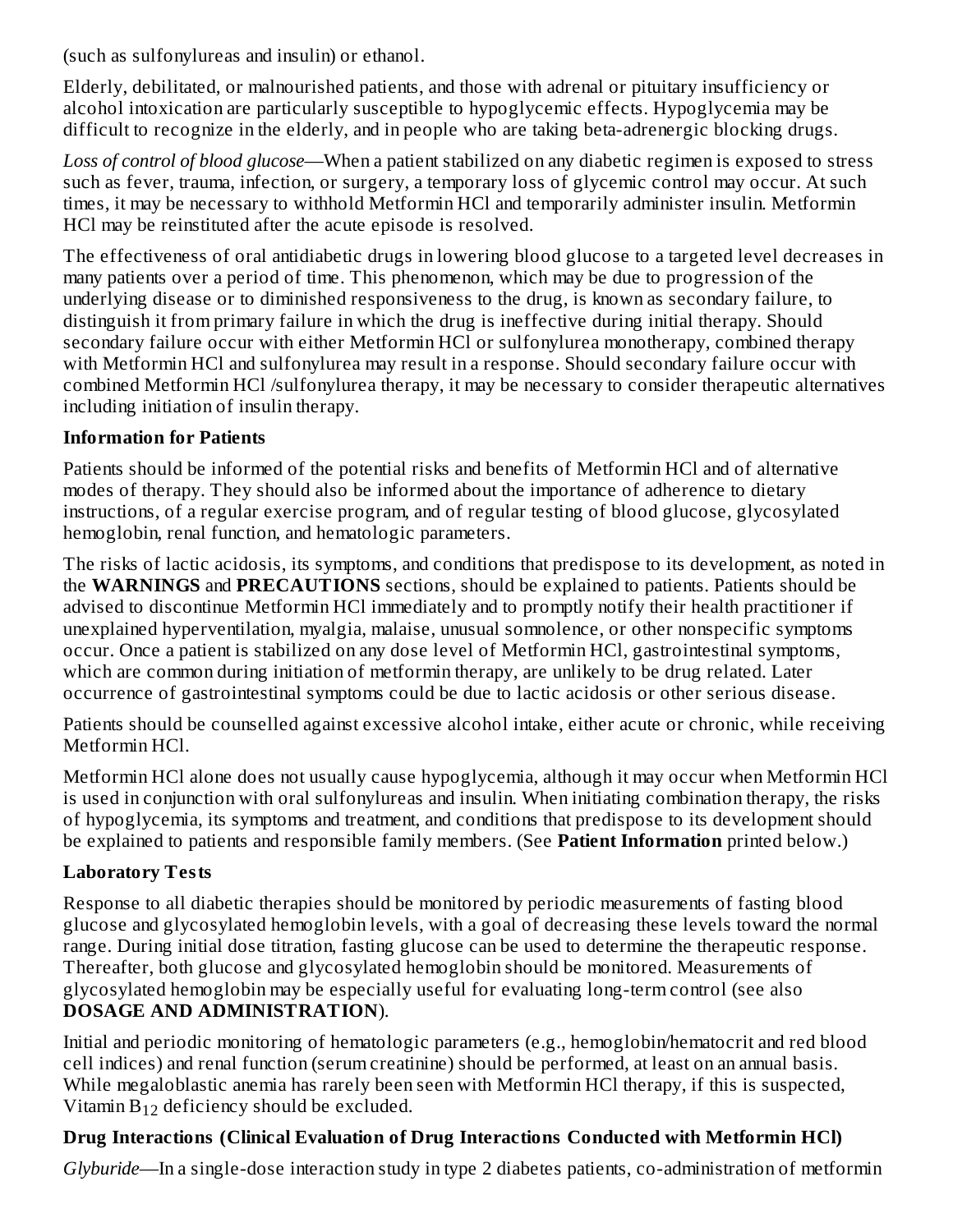and glyburide did not result in any changes in either metformin pharmacokinetics or pharmacodynamics. Decreases in glyburide  $\rm AUC$  and  $\rm C_{max}$  were observed, but were highly variable. The single-dose nature of this study and the lack of correlation between glyburide blood levels and pharmacodynamic effects, makes the clinical significance of this interaction uncertain (see **DOSAGE AND ADMINISTRATION: Concomitant Metformin HCl and Oral Sulfonylurea Therapy in Adult Patients**).

*Furosemide*—A single-dose, metformin-furosemide drug interaction study in healthy subjects demonstrated that pharmacokinetic parameters of both compounds were affected by co-administration. Furosemide increased the metformin plasma and blood  $\rm{C_{max}}$  by 22% and blood  $\rm{AUC}$  by 15%, without any significant change in metformin renal clearance. When administered with  $\rm{\,metformin, the\ C_{max}}$  and AUC of furosemide were 31% and 12% smaller, respectively, than when administered alone, and the terminal half-life was decreased by 32%, without any significant change in furosemide renal clearance. No information is available about the interaction of metformin and furosemide when co-administered chronically.

*Nifedipine*—A single-dose, metformin-nifedipine drug interaction study in normal healthy volunteers demonstrated that co-administration of nifedipine increased plasma metformin  $\rm{C_{max}}$  and  $\rm{AUC}$  by 20% and 9%, respectively, and increased the amount excreted in the urine.  $\rm T_{max}$  and half-life were unaffected. Nifedipine appears to enhance the absorption of metformin. Metformin had minimal effects on nifedipine.

*Cationic drugs*—Cationic drugs (e.g., amiloride, digoxin, morphine, procainamide, quinidine, quinine, ranitidine, triamterene, trimethoprim, or vancomycin) that are eliminated by renal tubular secretion theoretically have the potential for interaction with metformin by competing for common renal tubular transport systems. Such interaction between metformin and oral cimetidine has been observed in normal healthy volunteers in both single- and multiple-dose, metformin-cimetidine drug interaction studies, with a 60% increase in peak metformin plasma and whole blood concentrations and a 40% increase in plasma and whole blood metformin AUC. There was no change in elimination half-life in the single-dose study. Metformin had no effect on cimetidine pharmacokinetics. Although such interactions remain theoretical (except for cimetidine), careful patient monitoring and dose adjustment of Metformin HCl and/or the interfering drug is recommended in patients who are taking cationic medications that are excreted via the proximal renal tubular secretory system.

*Other*—Certain drugs tend to produce hyperglycemia and may lead to loss of glycemic control. These drugs include the thiazides and other diuretics, corticosteroids, phenothiazines, thyroid products, estrogens, oral contraceptives, phenytoin, nicotinic acid, sympathomimetics, calcium channel blocking drugs, and isoniazid. When such drugs are administered to a patient receiving Metformin HCl, the patient should be closely observed for loss of blood glucose control. When such drugs are withdrawn from a patient receiving Metformin HCl, the patient should be observed closely for hypoglycemia.

In healthy volunteers, the pharmacokinetics of metformin and propranolol, and metformin and ibuprofen were not affected when co-administered in single-dose interaction studies.

Metformin is negligibly bound to plasma proteins and is, therefore, less likely to interact with highly protein-bound drugs such as salicylates, sulfonamides, chloramphenicol, and probenecid, as compared to the sulfonylureas, which are extensively bound to serum proteins.

## **Carcinogenesis, Mutagenesis, Impairment of Fertility**

Long-term carcinogenicity studies have been performed in rats (dosing duration of 104 weeks) and mice (dosing duration of 91 weeks) at doses up to and including 900 mg/kg/day and 1500 mg/kg/day, respectively.

These doses are both approximately four times the maximum recommended human daily dose of 2000 mg based on body surface area comparisons. No evidence of carcinogenicity with metformin was found in either male or female mice. Similarly, there was no tumorigenic potential observed with metformin in male rats. There was, however, an increased incidence of benign stromal uterine polyps in female rats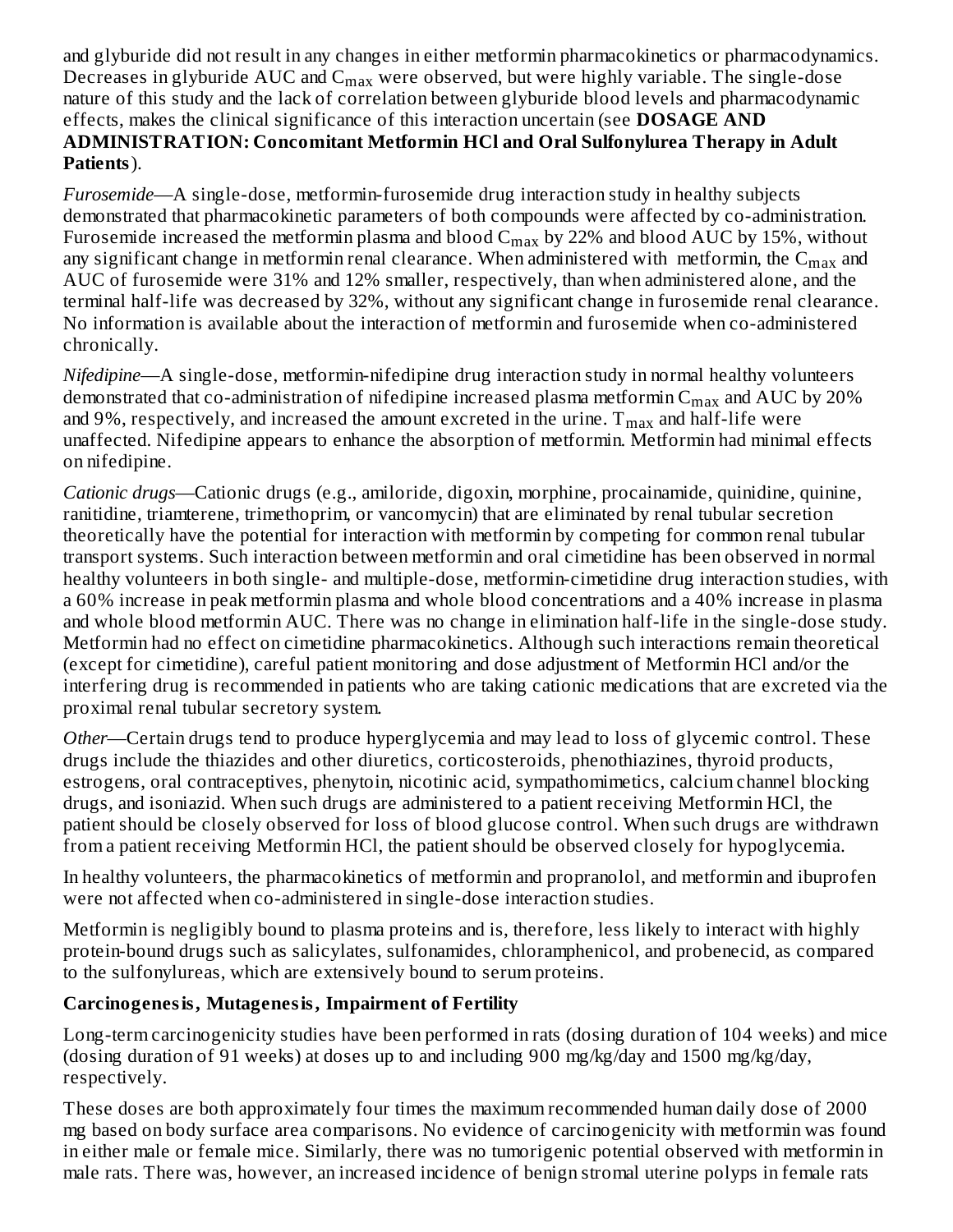treated with 900 mg/kg/day.

There was no evidence of a mutagenic potential of metformin in the following *in vitro* tests: Ames test (S. typhimurium), gene mutation test (mouse lymphoma cells), or chromosomal aberrations test (human lymphocytes). Results in the *in vivo* mouse micronucleus test were also negative.

Fertility of male or female rats was unaffected by metformin when administered at doses as high as 600 mg/kg/day, which is approximately three times the maximum recommended human daily dose based on body surface area comparisons.

## **Pregnancy**

## **Teratogenic Effects: Pregnancy Category B**

Recent information strongly suggests that abnormal blood glucose levels during pregnancy are associated with a higher incidence of congenital abnormalities. Most experts recommend that insulin be used during pregnancy to maintain blood glucose levels as close to normal as possible. Because animal reproduction studies are not always predictive of human response, Metformin HCl should not be used during pregnancy unless clearly needed.

There are no adequate and well-controlled studies in pregnant women with Metformin HCl. Metformin was not teratogenic in rats and rabbits at doses up to 600 mg/kg/day. This represents an exposure of about two and six times the maximum recommended human daily dose of 2000 mg based on body surface area comparisons for rats and rabbits, respectively. Determination of fetal concentrations demonstrated a partial placental barrier to metformin.

## **Nursing Mothers**

Studies in lactating rats show that metformin is excreted into milk and reaches levels comparable to those in plasma. Similar studies have not been conducted in nursing mothers. Because the potential for hypoglycemia in nursing infants may exist, a decision should be made whether to discontinue nursing or to discontinue the drug, taking into account the importance of the drug to the mother. If Metformin HCl is discontinued, and if diet alone is inadequate for controlling blood glucose, insulin therapy should be considered.

## **Pediatric Us e**

The safety and effectiveness of Metformin HCl for the treatment of type 2 diabetes have been established in pediatric patients ages 10 to 16 years (studies have not been conducted in pediatric patients below the age of 10 years). Use of Metformin HCl in this age group is supported by evidence from adequate and well-controlled studies of Metformin HCl in adults with additional data from a controlled clinical study in pediatric patients ages 10 to 16 years with type 2 diabetes, which demonstrated a similar response in glycemic control to that seen in adults. (See **CLINICAL PHARMACOLOGY: Pediatric Clinical Studies**.) In this study, adverse effects were similar to those described in adults. (See **ADVERSE REACTIONS: Pediatric Patients**.) A maximum daily dose of 2000 mg is recommended. (See **DOSAGE AND ADMINISTRATION: Recommended Dosing Schedule: Pediatrics**.)

## **Geriatric Us e**

Controlled clinical studies of Metformin HCl did not include sufficient numbers of elderly patients to determine whether they respond differently from younger patients, although other reported clinical experience has not identified differences in responses between the elderly and younger patients. Metformin is known to be substantially excreted by the kidney and because the risk of serious adverse reactions to the drug is greater in patients with impaired renal function, Metformin HCl should only be used in patients with normal renal function (see **CONTRAINDICATIONS,WARNINGS,** and **CLINICAL PHARMACOLOGY: Pharmacokinetics**). Because aging is associated with reduced renal function, Metformin HCl should be used with caution as age increases. Care should be taken in dose selection and should be based on careful and regular monitoring of renal function. Generally,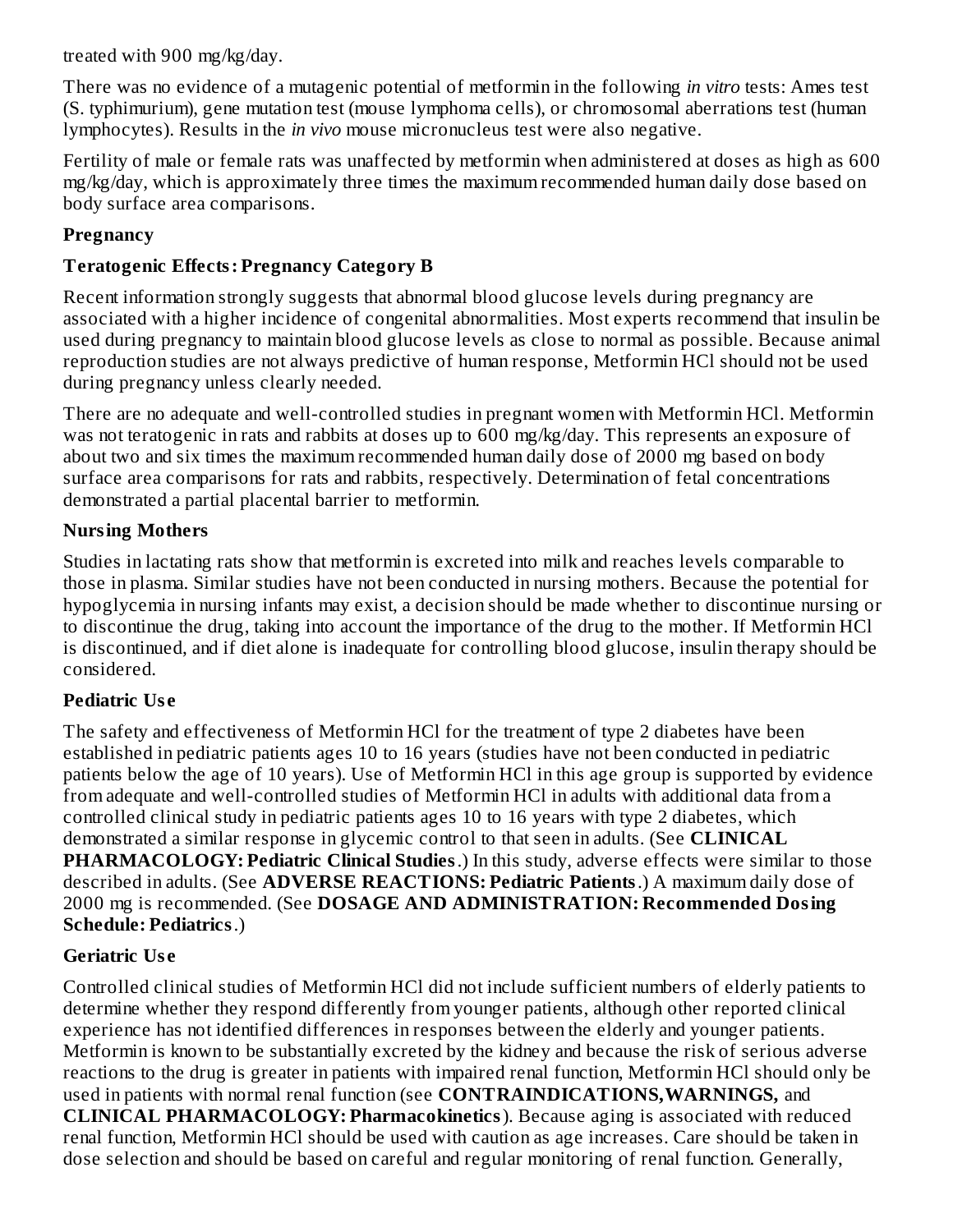elderly patients should not be titrated to the maximum dose of Metformin HCl (see also **WARNINGS** and **DOSAGE AND ADMINISTRATION**).

#### **ADVERSE REACTIONS**

In a US double-blind clinical study of Metformin HCl in patients with type 2 diabetes, a total of 141 patients received Metformin HCl therapy (up to 2550 mg per day) and 145 patients received placebo. Adverse reactions reported in greater than 5% of the Metformin HCl patients, and that were more common in Metformin HCl - than placebo-treated patients, are listed in Table 9.

#### **Table 9: Most Common Advers e Reactions (>5 Percent) in a Placebo-Controlled**

| <b>Adverse Reaction</b>     | <b>Metformin HCl Monotherapy</b><br>$(n=141)$ | <b>Placebo</b><br>$(n=145)$ |  |
|-----------------------------|-----------------------------------------------|-----------------------------|--|
|                             | % of Patients                                 |                             |  |
| Diarrhea                    | 53.2                                          | 11.7                        |  |
| Nausea/Vomiting             | 25.5                                          | 8.3                         |  |
| Flatulence                  | 12.1                                          | 5.5                         |  |
| Asthenia                    | 9.2                                           | 5.5                         |  |
| Indigestion                 | 7.1                                           | 4.1                         |  |
| <b>Abdominal Discomfort</b> | 6.4                                           | 4.8                         |  |
| Headache                    | 5.7                                           | 4.8                         |  |

#### **Clinical Study of Metformin HCl Monotherapy\***

\* Reactions that were more common in Metformin HCl -than placebo-treated patients.

Diarrhea led to discontinuation of study medication in 6% of patients treated with Metformin HCl. Additionally, the following adverse reactions were reported in  $\geq 1$  to  $\leq 5\%$  of Metformin HCl patients and were more commonly reported with Metformin HCl than placebo: abnormal stools, hypoglycemia, myalgia, lightheaded, dyspnea, nail disorder, rash, sweating increased, taste disorder, chest discomfort, chills, flu syndrome, flushing, palpitation.

#### **Pediatric Patients**

In clinical trials with Metformin HCl in pediatric patients with type 2 diabetes, the profile of adverse reactions was similar to that observed in adults.

## **OVERDOSAGE**

Overdose of metformin HCl has occurred, including ingestion of amounts greater than 50 grams. Hypoglycemia was reported in approximately 10% of cases, but no causal association with metformin HCl has been established. Lactic acidosis has been reported in approximately 32% of metformin overdose cases (see **WARNINGS**). Metformin is dialyzable with a clearance of up to 170 mL/min under good hemodynamic conditions. Therefore, hemodialysis may be useful for removal of accumulated drug from patients in whom metformin overdosage is suspected.

## **DOSAGE AND ADMINISTRATION**

There is no fixed dosage regimen for the management of hyperglycemia in patients with type 2 diabetes with Metformin HCl, USP or any other pharmacologic agent. Dosage of Metformin HCl, USP must be individualized on the basis of both effectiveness and tolerance, while not exceeding the maximum recommended daily doses. The maximum recommended daily dose of Metformin HCl, USP is 2550 mg in adults and 2000 mg in pediatric patients (10 to 16 years of age).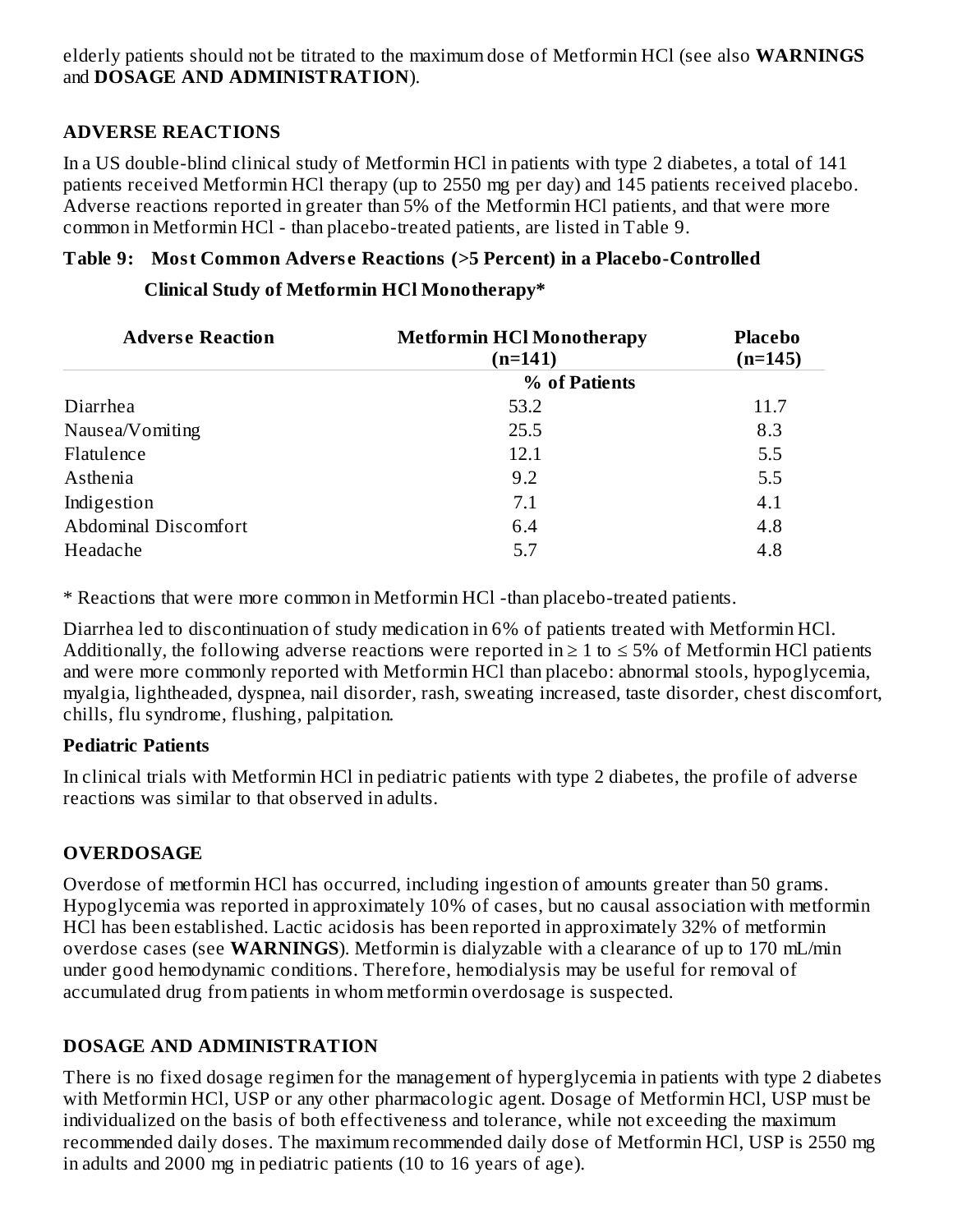Metformin HCl, USP should be given in divided doses with meals. Metformin HCl, USP should be started at a low dose, with gradual dose escalation, both to reduce gastrointestinal side effects and to permit identification of the minimum dose required for adequate glycemic control of the patient.

During treatment initiation and dose titration (see **Recommended Dosing Schedule**), fasting plasma glucose should be used to determine the therapeutic response to Metformin HCl, USP and identify the minimum effective dose for the patient. Thereafter, glycosylated hemoglobin should be measured at intervals of approximately three months. **The therapeutic goal should be to decreas e both fasting plasma glucos e and glycosylated hemoglobin levels to normal or near normal by using the lowest effective dos e of Metformin HCl, USP, either when us ed as monotherapy or in combination with sulfonylurea or insulin.**

Monitoring of blood glucose and glycosylated hemoglobin will also permit detection of primary failure, i.e., inadequate lowering of blood glucose at the maximum recommended dose of medication, and secondary failure, i.e., loss of an adequate blood glucose lowering response after an initial period of effectiveness.

Short-term administration of Metformin HCl, USP may be sufficient during periods of transient loss of control in patients usually well-controlled on diet alone.

#### **Recommended Dosing Schedule**

**Adults** - In general, clinically significant responses are not seen at doses below 1500 mg per day. However, a lower recommended starting dose and gradually increased dosage is advised to minimize gastrointestinal symptoms.

The usual starting dose of Metformin HCl Tablets, USP is 500 mg twice a day or 850 mg once a day, given with meals. Dosage increases should be made in increments of 500 mg weekly or 850 mg every 2 weeks, up to a total of 2000 mg per day, given in divided doses. Patients can also be titrated from 500 mg twice a day to 850 mg twice a day after 2 weeks. For those patients requiring additional glycemic control, Metformin HCl, USP may be given to a maximum daily dose of 2550 mg per day. Doses above 2000 mg may be better tolerated given three times a day with meals.

If higher doses of metformin are required, Metformin HCl, USP should be used at total daily doses up to 2550 mg administered in divided daily doses, as described above. (See **CLINICAL PHARMACOLOGY, Clinical Studies**.)

**Pediatrics** - The usual starting dose of Metformin HCl, USP is 500 mg twice a day, given with meals. Dosage increases should be made in increments of 500 mg weekly up to a maximum of 2000 mg per day, given in divided doses.

## **Transfer From Other Antidiabetic Therapy**

When transferring patients from standard oral hypoglycemic agents other than chlorpropamide to Metformin HCl, USP, no transition period generally is necessary. When transferring patients from chlorpropamide, care should be exercised during the first two weeks because of the prolonged retention of chlorpropamide in the body, leading to overlapping drug effects and possible hypoglycemia.

## **Concomitant Metformin HCl, USP and Oral Sulfonylurea Therapy in Adult Patients**

If patients have not responded to four weeks of the maximum dose of Metformin HCl, USP monotherapy, consideration should be given to gradual addition of an oral sulfonylurea while continuing Metformin HCl, USP at the maximum dose, even if prior primary or secondary failure to a sulfonylurea has occurred. Clinical and pharmacokinetic drug-drug interaction data are currently available only for metformin plus glyburide (glibenclamide).

With concomitant Metformin HCl, USP and sulfonylurea therapy, the desired control of blood glucose may be obtained by adjusting the dose of each drug. In a clinical trial of patients with type 2 diabetes and prior failure on glyburide, patients started on Metformin HCl, USP 500 mg and glyburide 20 mg were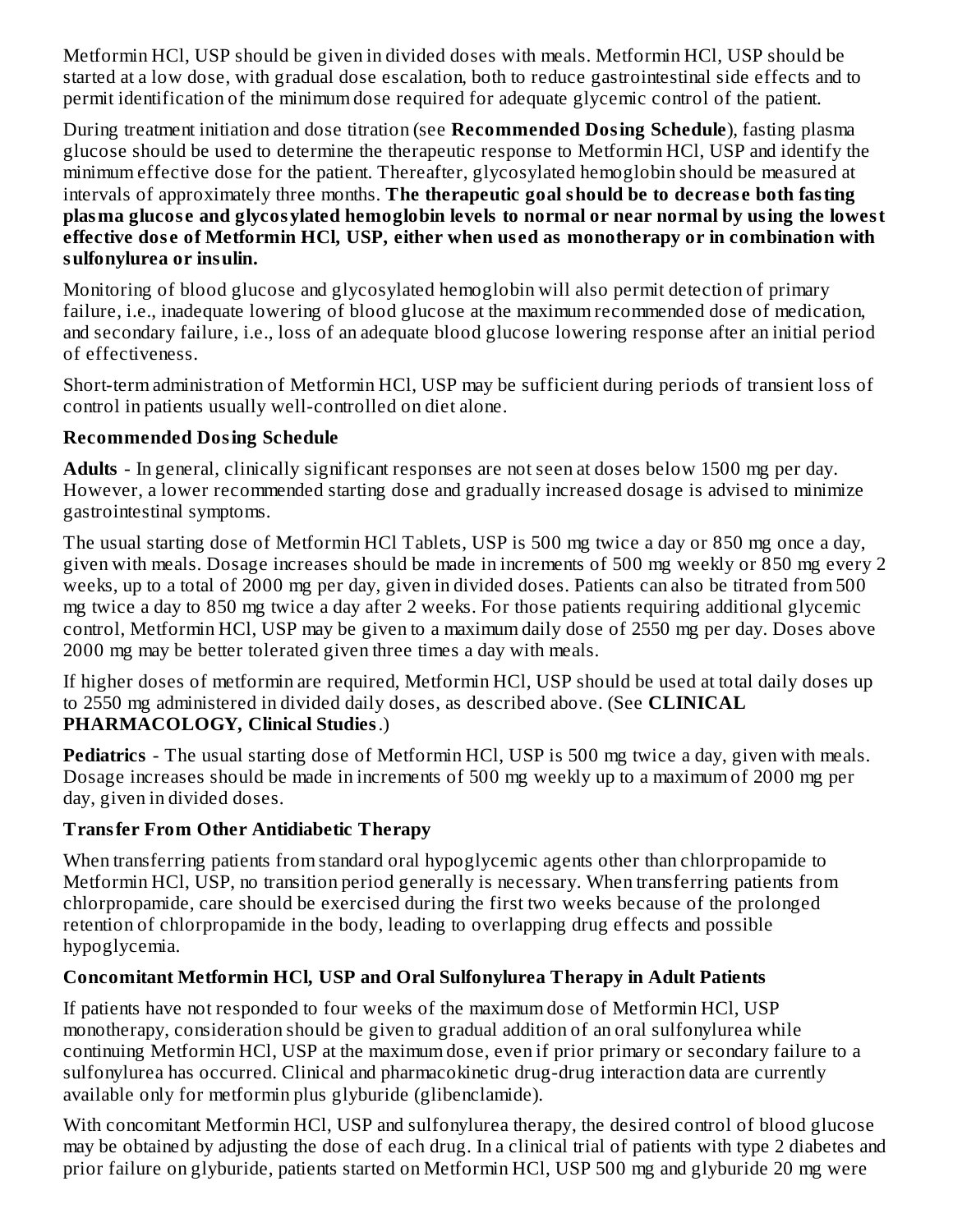titrated to 1000/20 mg, 1500/20 mg, 2000/20 mg or 2500/20 mg of Metformin HCl, USP and glyburide, respectively, to reach the goal of glycemic control as measured by FPG,  $\text{HbA}_\text{1c}$  and plasma glucose response (see **CLINICAL PHARMACOLOGY: Clinical Studies**). However, attempts should be made to identify the minimum effective dose of each drug to achieve this goal. With concomitant Metformin HCl, USP and sulfonylurea therapy, the risk of hypoglycemia associated with sulfonylurea therapy continues and may be increased. Appropriate precautions should be taken. (See Package Insert of the respective sulfonylurea.)

If patients have not satisfactorily responded to one to three months of concomitant therapy with the maximum dose of Metformin HCl, USP and the maximum dose of an oral sulfonylurea, consider therapeutic alternatives including switching to insulin with or without Metformin HCl, USP.

#### **Concomitant Metformin HCl, USP and Insulin Therapy in Adult Patients**

The current insulin dose should be continued upon initiation of Metformin HCl, USP therapy. Metformin HCl, USP therapy should be initiated at 500 mg once daily in patients on insulin therapy. For patients not responding adequately, the dose of Metformin HCl, USP should be increased by 500 mg after approximately 1 week and by 500 mg every week thereafter until adequate glycemic control is achieved. The maximum recommended daily dose is 2500 mg for Metformin HCl, USP. It is recommended that the insulin dose be decreased by 10% to 25% when fasting plasma glucose concentrations decrease to less than 120 mg/dL in patients receiving concomitant insulin and Metformin HCl, USP. Further adjustment should be individualized based on glucose-lowering response.

#### **Specific Patient Populations**

Metformin HCl, USP is not recommended for use in pregnancy. Metformin HCl, USP is not recommended in patients below the age of 10 years.

The initial and maintenance dosing of Metformin HCl, USP should be conservative in patients with advanced age, due to the potential for decreased renal function in this population. Any dosage adjustment should be based on a careful assessment of renal function. Generally, elderly, debilitated, and malnourished patients should not be titrated to the maximum dose of Metformin HCl, USP.

Monitoring of renal function is necessary to aid in prevention of lactic acidosis, particularly in the elderly. (See **WARNINGS**.)

## **HOW SUPPLIED**

Metformin HCl Tablets, USP **500 mg** are white to off-white, round, biconvex, film-coated tablets debossed "IP175" on obverse and "500" on the reverse.

They are available as follows:

| Bottles of 100:  | NDC 65162-175-10 |
|------------------|------------------|
| Bottles of 500:  | NDC 65162-175-50 |
| Bottles of 1000: | NDC 65162-175-11 |

Metformin HCl Tablets, USP **850 mg** are white to off-white, round, biconvex, film-coated tablets debossed "IP176" on obverse and "850" on the reverse.

They are available as follows:

Bottles of 100: NDC 65162-174-10 Bottles of 500: NDC 65162-174-50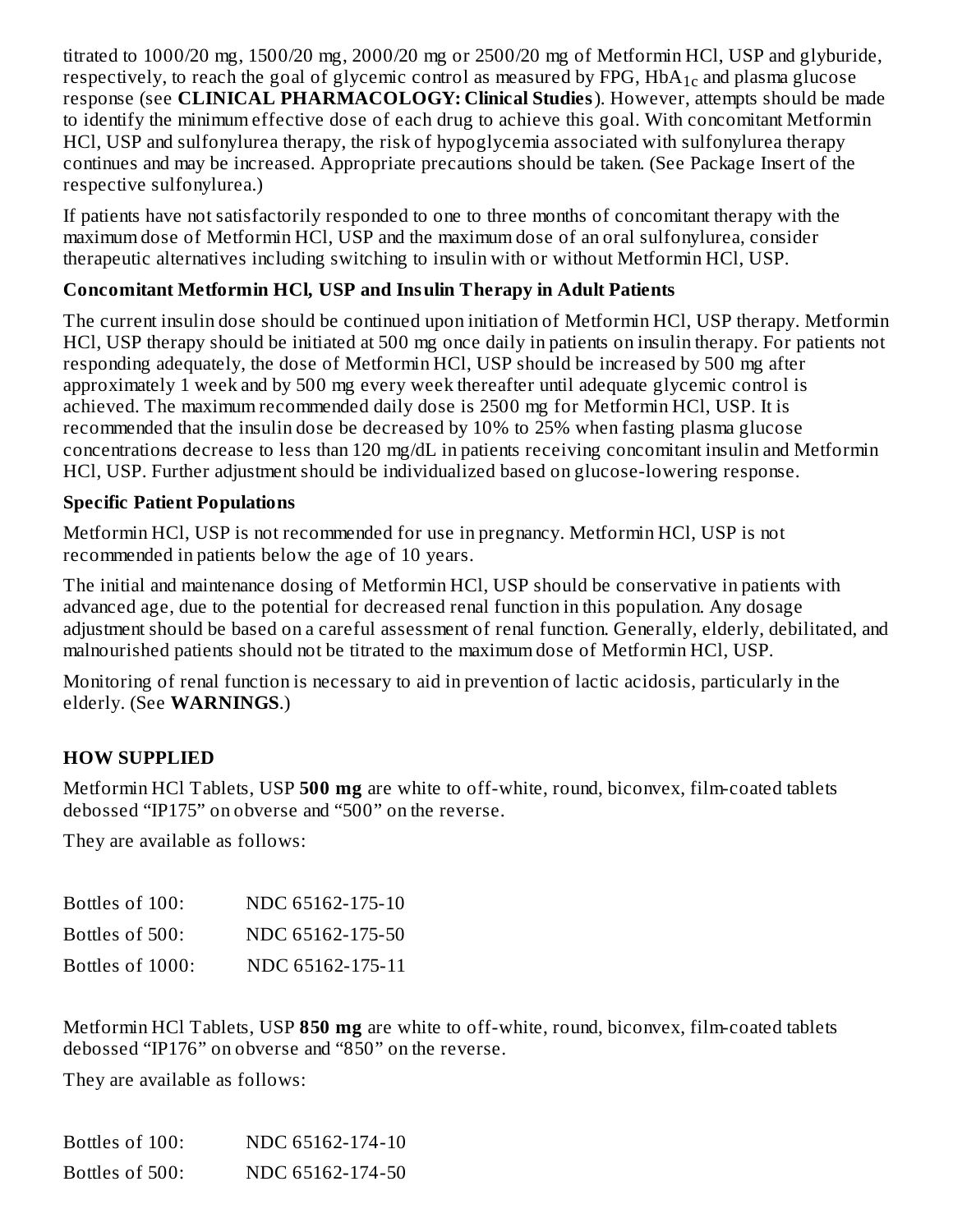Metformin HCl Tablets, USP **1000 mg** are white to off-white, oval, biconvex, bisected, film-coated tablets debossed "IP177" on obverse and "1000" on the reverse.

They are available as follows:

| Bottles of 100:  | NDC 65162-177-10 |
|------------------|------------------|
| Bottles of 500:  | NDC 65162-177-50 |
| Bottles of 1000: | NDC 65162-177-11 |

#### **Storage**

Store at 20 $\degree$  to 25 $\degree$  C (68 $\degree$  to 77 $\degree$  F); excursions permitted to 15 $\degree$  to 30 $\degree$  C (59 $\degree$  to 86 $\degree$  F) [See USP Controlled Room Temperature.]

Dispense in light-resistant containers.

Manufactured by:

#### **Amneal Pharmaceuticals of NY**

Hauppauge, NY 11788

Distributed by:

#### **Amneal Pharmaceuticals**

Glasgow, KY 42141

Rev. 06-2012

#### **Patient Information**

#### **Metformin Hydrochloride Tablets**

Read this information carefully before you start taking this medicine and each time you refill your prescription. There may be new information. This information does not take the place of your doctor's advice. Ask your doctor or pharmacist if you do not understand some of this information or if you want to know more about this medicine.

#### **What is Metformin HCl?**

Metformin HCl is used to treat type 2 diabetes. This is also known as noninsulin- dependent diabetes mellitus. People with type 2 diabetes are not able to make enough insulin or respond normally to the insulin their bodies make. When this happens, sugar (glucose) builds up in the blood. This can lead to serious medical problems including kidney damage, amputations, and blindness. Diabetes is also closely linked to heart disease. The main goal of treating diabetes is to lower your blood sugar to a normal level.

High blood sugar can be lowered by diet and exercise, by a number of medicines taken by mouth, and by insulin shots. Before you take Metformin HCl, try to control your diabetes by exercise and weight loss. While you take your diabetes medicine, continue to exercise and follow the diet advised for your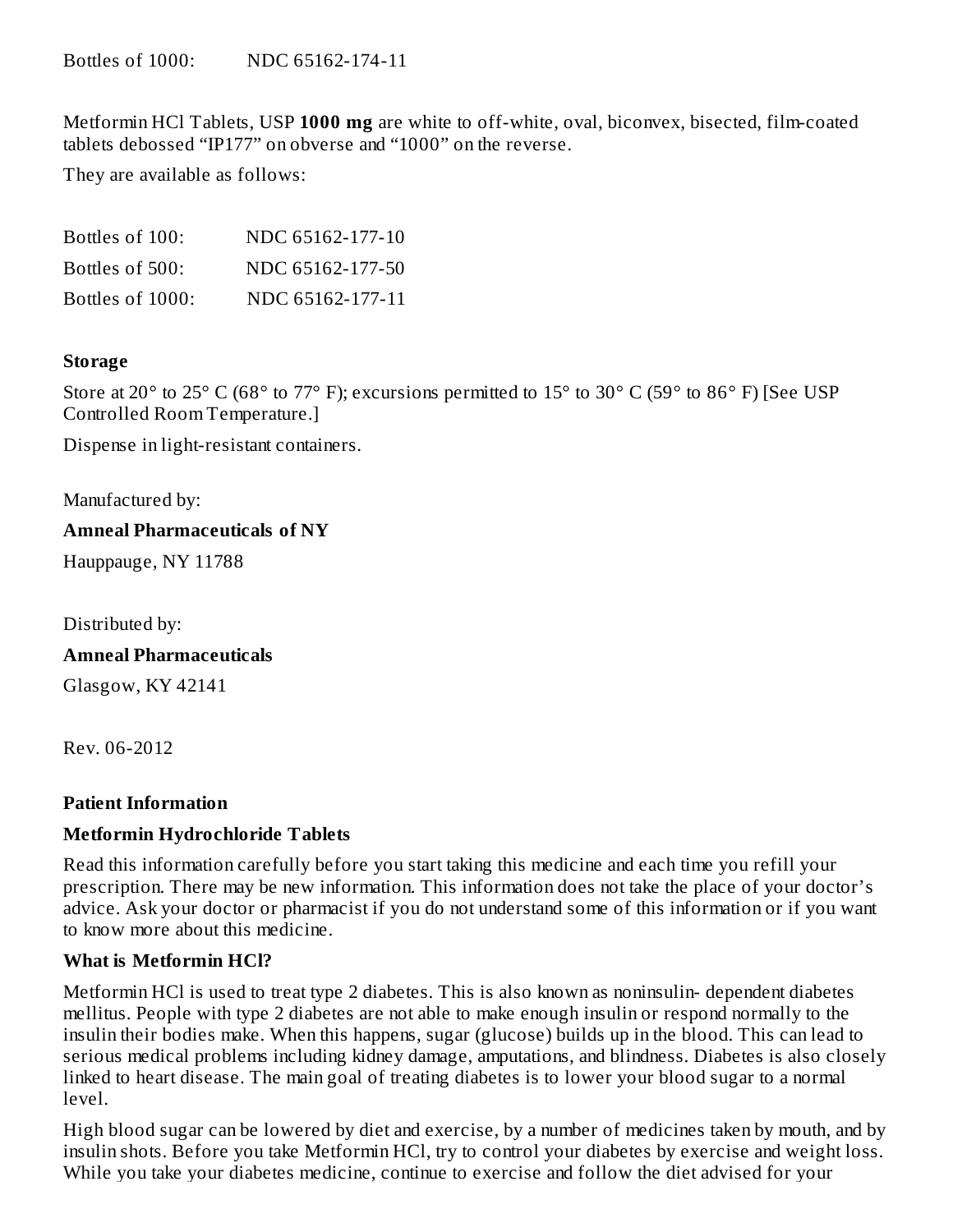diabetes. No matter what your recommended diabetes management plan is, studies have shown that maintaining good blood sugar control can prevent or delay complications of diabetes, such as blindness.

Metformin HCl helps control your blood sugar in a number of ways. These include helping your body respond better to the insulin it makes naturally, decreasing the amount of sugar your liver makes, and decreasing the amount of sugar your intestines absorb. Metformin HCl does not cause your body to make more insulin. Because of this, when taken alone, they rarely cause hypoglycemia (low blood sugar), and usually do not cause weight gain. However, when they are taken with a sulfonylurea or with insulin, hypoglycemia is more likely to occur, as is weight gain.

**WARNING: A small number of people who have taken Metformin HCl have developed a s erious** condition called lactic acidosis. Lactic acidosis is caused by a buildup of lactic acid in the blood. **This happens more often in people with kidney problems. Most people with kidney problems should not take Metformin HCl. (See "What are the side effects of Metformin HCl?")**

#### **Who should not take Metformin HCl?**

Some conditions increase your chance of getting lactic acidosis, or cause other problems if you take either of these medicines. Most of the conditions listed below can increase your chance of getting lactic acidosis.

#### **Do not take Metformin HCl if you:**

- have kidney problems
- have liver problems
- have heart failure that is treated with medicines, such as Lanoxin® (digoxin) or Lasix® (furosemide)
- drink a lot of alcohol. This means you binge drink for short periods or drink all the time
- are seriously dehydrated (have lost a lot of water from your body) • are going to have an x-ray procedure with injection of dyes (contrast agents)
- are going to have surgery
- develop a serious condition, such as heart attack, severe infection, or a stroke
- are 80 years or older and you have NOT had your kidney function tested

Tell your doctor if you are pregnant or plan to become pregnant. Metformin HCl may not be right for you. Talk with your doctor about your choices. You should also discuss your choices with your doctor if you are nursing a child.

#### **Can Metformin HCl be us ed in children?**

Metformin HCl has been shown to effectively lower glucose levels in children (ages 10 to 16 years) with type 2 diabetes. Metformin HCl has not been studied in children younger than 10 years old. Metformin HCl has not been studied in combination with other oral glucose-control medicines or insulin in children. If you have any questions about the use of Metformin HCl in children, talk with your doctor or other healthcare provider.

#### **How should I take Metformin HCl?**

Your doctor will tell you how much medicine to take and when to take it. You will probably start out with a low dose of the medicine. Your doctor may slowly increase your dose until your blood sugar is better controlled. You should take Metformin HCl with meals.

Your doctor may have you take other medicines along with Metformin HCl to control your blood sugar. These medicines may include insulin shots. Taking Metformin HCl with insulin may help you better control your blood sugar while reducing the insulin dose.

Continue your exercise and diet program and test your blood sugar regularly while taking Metformin HCl. Your doctor will monitor your diabetes and may perform blood tests on you from time to time to make sure your kidneys and your liver are functioning normally. There is no evidence that Metformin HCl causes harm to the liver or kidneys.

## Tell your doctor if you:

• have an illness that causes severe vomiting, diarrhea or fever, or if you drink a much lower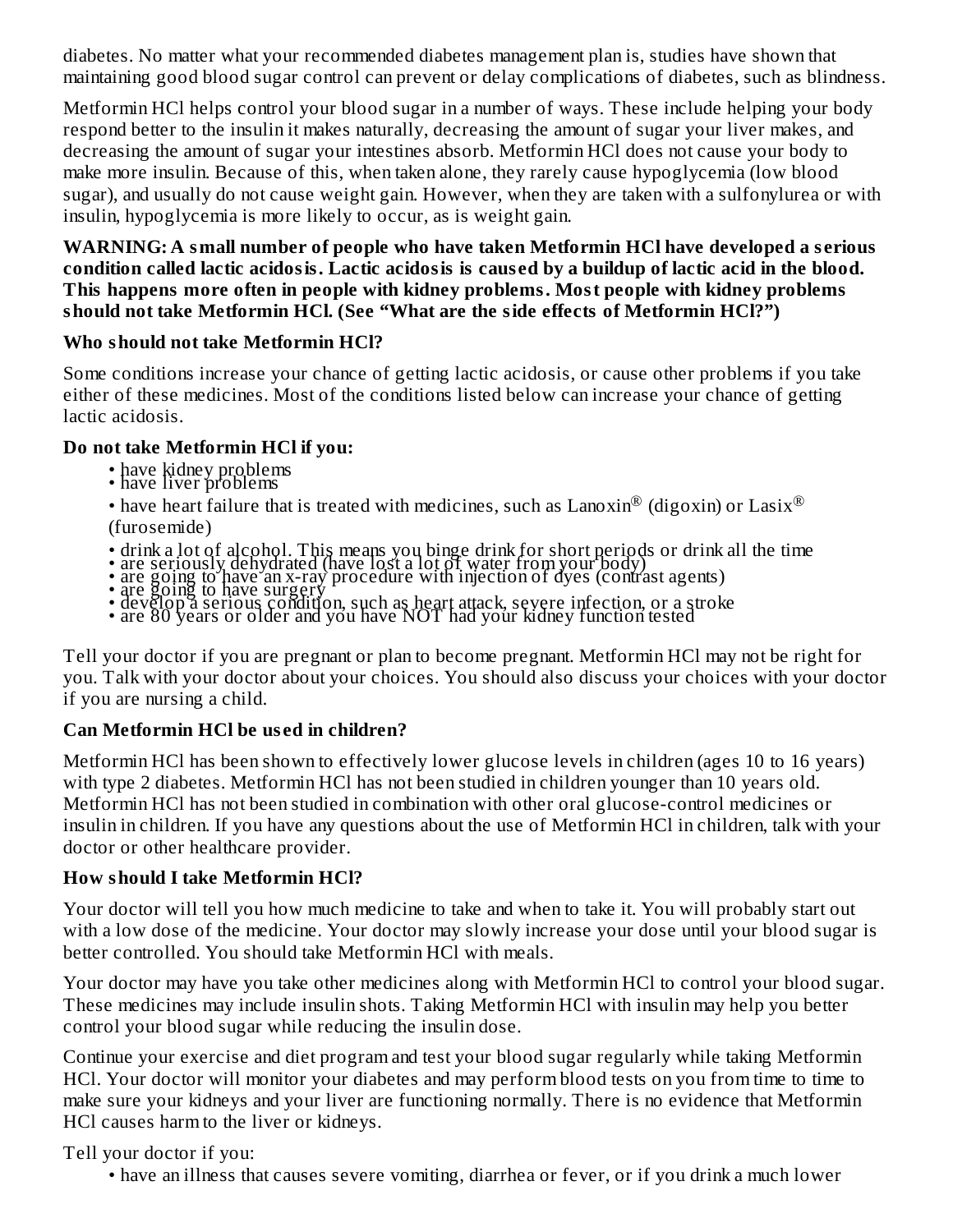amount of liquid than normal. These conditions can lead to severe dehydration (loss of water in your body). You may need to stop taking Metformin HCl for a short time.

• plan to have surgery or an x-ray procedure with injection of dye (contrast agent). You may need to stop taking Metformin HCl for a short time.

• start to take other medicines or change how you take a medicine. Metformin HCl can affect how well other drugs work, and some drugs can affect how well Metformin HCl work. Some medicines may cause high blood sugar.

## **What should I avoid while taking Metformin HCl?**

Do not drink a lot of alcoholic drinks while taking Metformin HCl. This means you should not binge drink for short periods, and you should not drink a lot of alcohol on a regular basis. Alcohol can increase the chance of getting lactic acidosis.

## **What are the side effects of Metformin HCl?**

Lactic Acidosis. In rare cases, Metformin HCl can cause a serious side effect called lactic acidosis. This is caused by a buildup of lactic acid in your blood. This build-up can cause serious damage. Lactic acidosis caused by Metformin HCl is rare and has occurred mostly in people whose kidneys were not working normally. Lactic acidosis has been reported in about one in 33,000 patients taking Metformin HCl over the course of a year. Although rare, if lactic acidosis does occur, it can be fatal in up to half the people who develop it.

It is also important for your liver to be working normally when you take Metformin HCl. Your liver helps remove lactic acid from your blood.

Make sure you tell your doctor before you use Metformin HCl if you have kidney or liver problems. **You should also stop using Metformin HCl and call your doctor right away if you have signs of lactic acidosis. Lactic acidosis is a medical emergency that must be treated in a hospital.**

## **Signs of lactic acidosis are:**

- feeling very weak, tired, or uncomfortable
- unusual muscle pain
- trouble breathing
- unusual or unexpected stomach discomfort
- feeling cold
- feeling dizzy or lightheaded
- suddenly developing a slow or irregular heartbeat

If your medical condition suddenly changes, stop taking Metformin HCl and call your doctor right away. This may be a sign of lactic acidosis or another serious side effect.

*Other Side Effects.* Common side effects of Metformin HCl include diarrhea, nausea, and upset stomach. These side effects generally go away after you take the medicine for a while. Taking your medicine with meals can help reduce these side effects. Tell your doctor if the side effects bother you a lot, last for more than a few weeks, come back after they've gone away, or start later in therapy. You may need a lower dose or need to stop taking the medicine for a short period or for good.

About 3 out of every 100 people who take Metformin HCl have an unpleasant metallic taste when they start taking the medicine. It lasts for a short time.

Metformin HCl rarely causes hypoglycemia (low blood sugar) by themselves. However, hypoglycemia can happen if you do not eat enough, if you drink alcohol, or if you take other medicines to lower blood sugar.

# **General advice about pres cription medicines**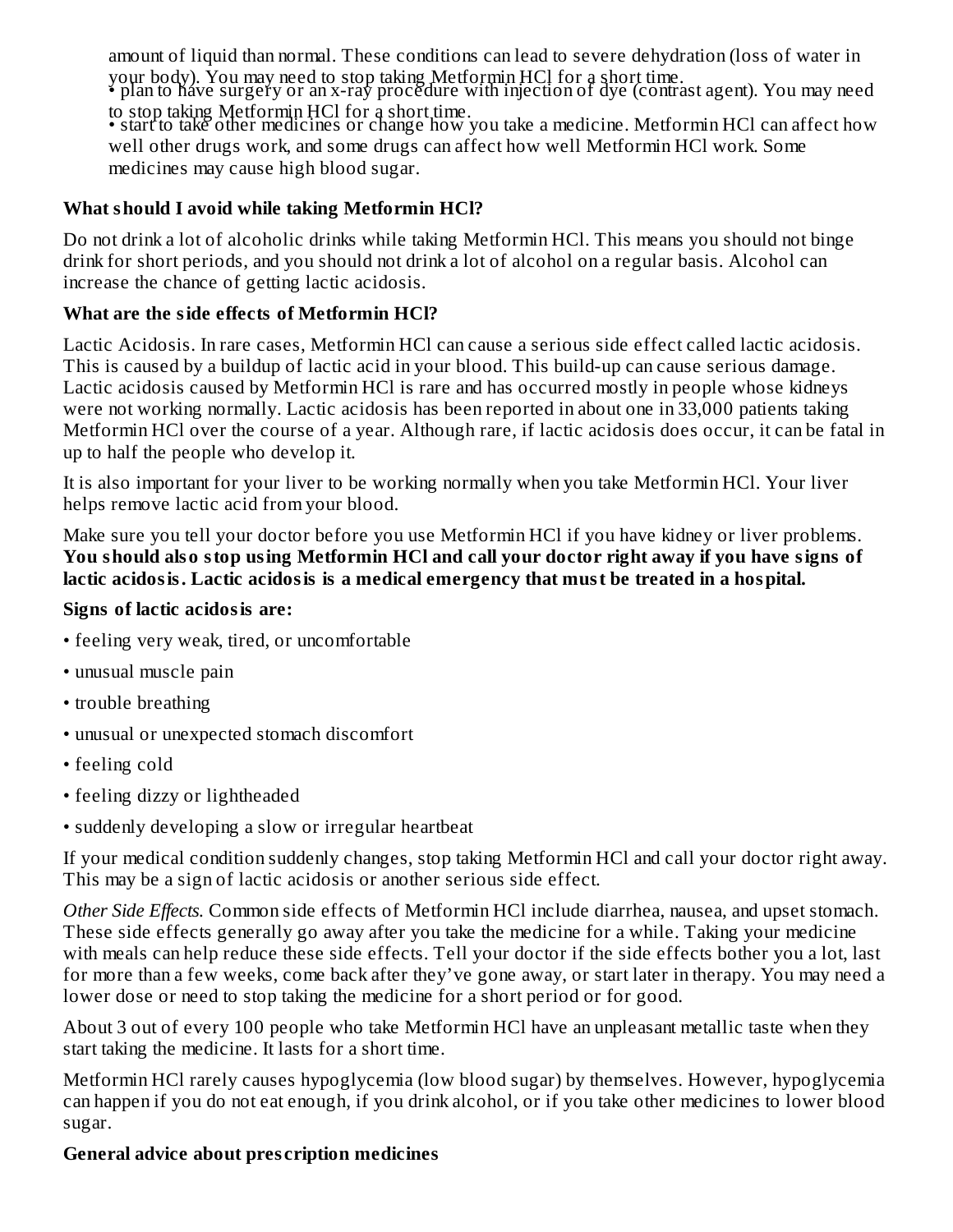If you have questions or problems, talk with your doctor or other healthcare provider. You can ask your doctor or pharmacist for the information about Metformin HCl that is written for health care professionals. Medicines are sometimes prescribed for purposes other than those listed in a patient information leaflet. Do not use Metformin HCl for a condition for which it was not prescribed. Do not share your medicine with other people.

#### *Questions or comments?*

Call 1-877-835-5472 Monday through Friday 9AM to 5PM EST.

Manufactured by:

**Amneal Pharmaceuticals of NY**

Hauppauge, NY 11788

Distributed by:

#### **Amneal Pharmaceuticals**

Glasgow, KY 42141

Rev. 06-2012

## **PACKAGE LABEL.PRINCIPAL DISPLAY PANEL**

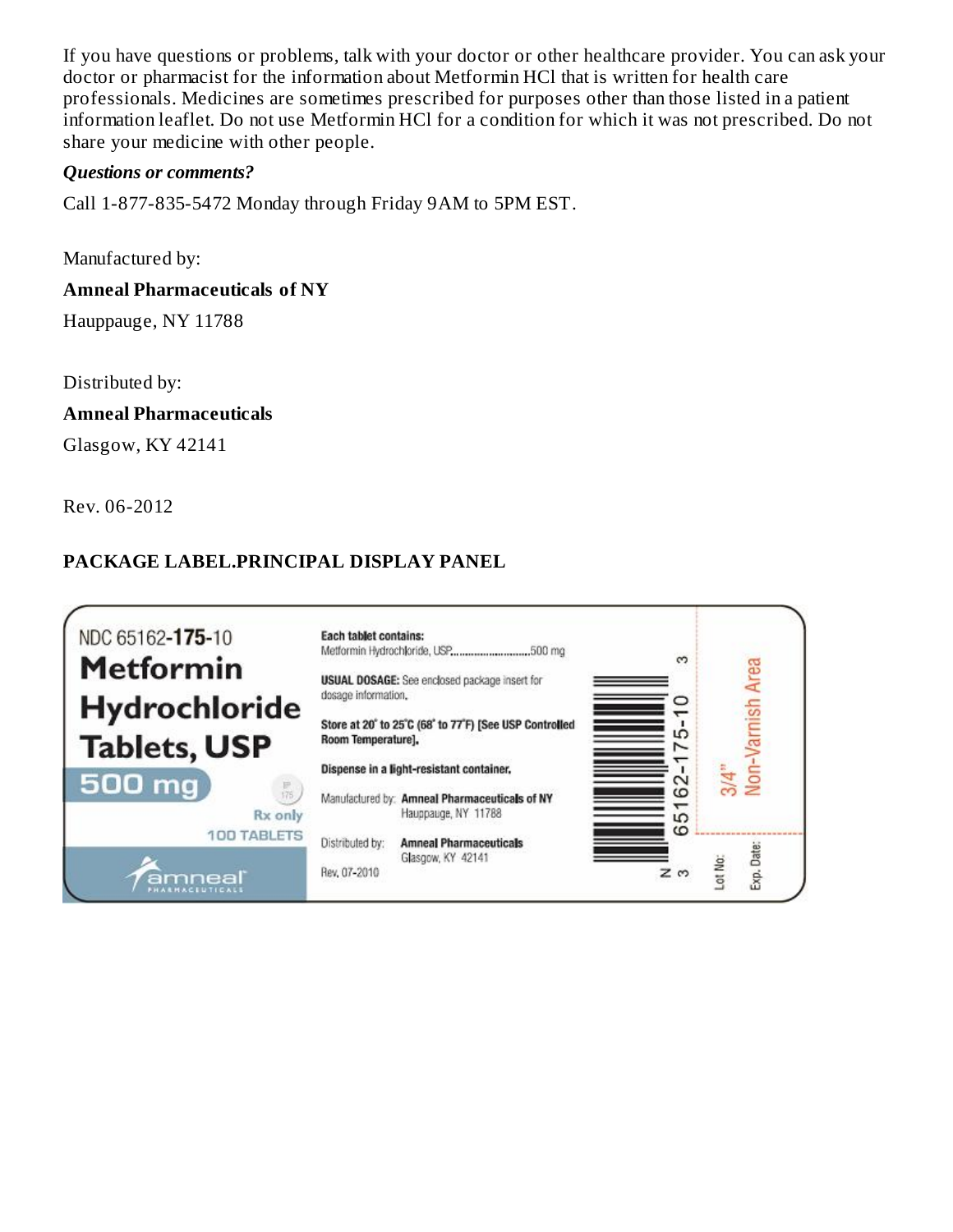



| <b>METFORMIN HYDROCHLORIDE</b>                                              |                            |                         |  |                     |                                          |               |          |
|-----------------------------------------------------------------------------|----------------------------|-------------------------|--|---------------------|------------------------------------------|---------------|----------|
| metformin tablet                                                            |                            |                         |  |                     |                                          |               |          |
|                                                                             |                            |                         |  |                     |                                          |               |          |
| <b>Product Information</b>                                                  |                            |                         |  |                     |                                          |               |          |
| Product Type                                                                |                            | HUMAN PRESCRIPTION DRUG |  |                     | Item Code (Source)                       | NDC:65162-175 |          |
| <b>Route of Administration</b>                                              |                            | ORAL                    |  |                     |                                          |               |          |
|                                                                             |                            |                         |  |                     |                                          |               |          |
|                                                                             |                            |                         |  |                     |                                          |               |          |
| <b>Active Ingredient/Active Moiety</b>                                      |                            |                         |  |                     |                                          |               |          |
|                                                                             |                            | <b>Ingredient Name</b>  |  |                     | <b>Basis of Strength</b>                 |               | Strength |
| METFORMIN HYDROCHLORIDE (UNII: 786Z46389E) (METFORMIN -<br>UNII:9100L32L2N) |                            |                         |  |                     | <b>METFORMIN</b><br><b>HYDROCHLORIDE</b> |               | 500 mg   |
|                                                                             |                            |                         |  |                     |                                          |               |          |
|                                                                             |                            |                         |  |                     |                                          |               |          |
| <b>Product Characteristics</b>                                              |                            |                         |  |                     |                                          |               |          |
| Color                                                                       | WHITE (white to off-white) |                         |  | <b>Score</b>        |                                          | no score      |          |
| <b>Shape</b>                                                                | <b>ROUND</b>               |                         |  | <b>Size</b>         |                                          | 11mm          |          |
| Flavor                                                                      |                            |                         |  | <b>Imprint Code</b> |                                          | IP175;500     |          |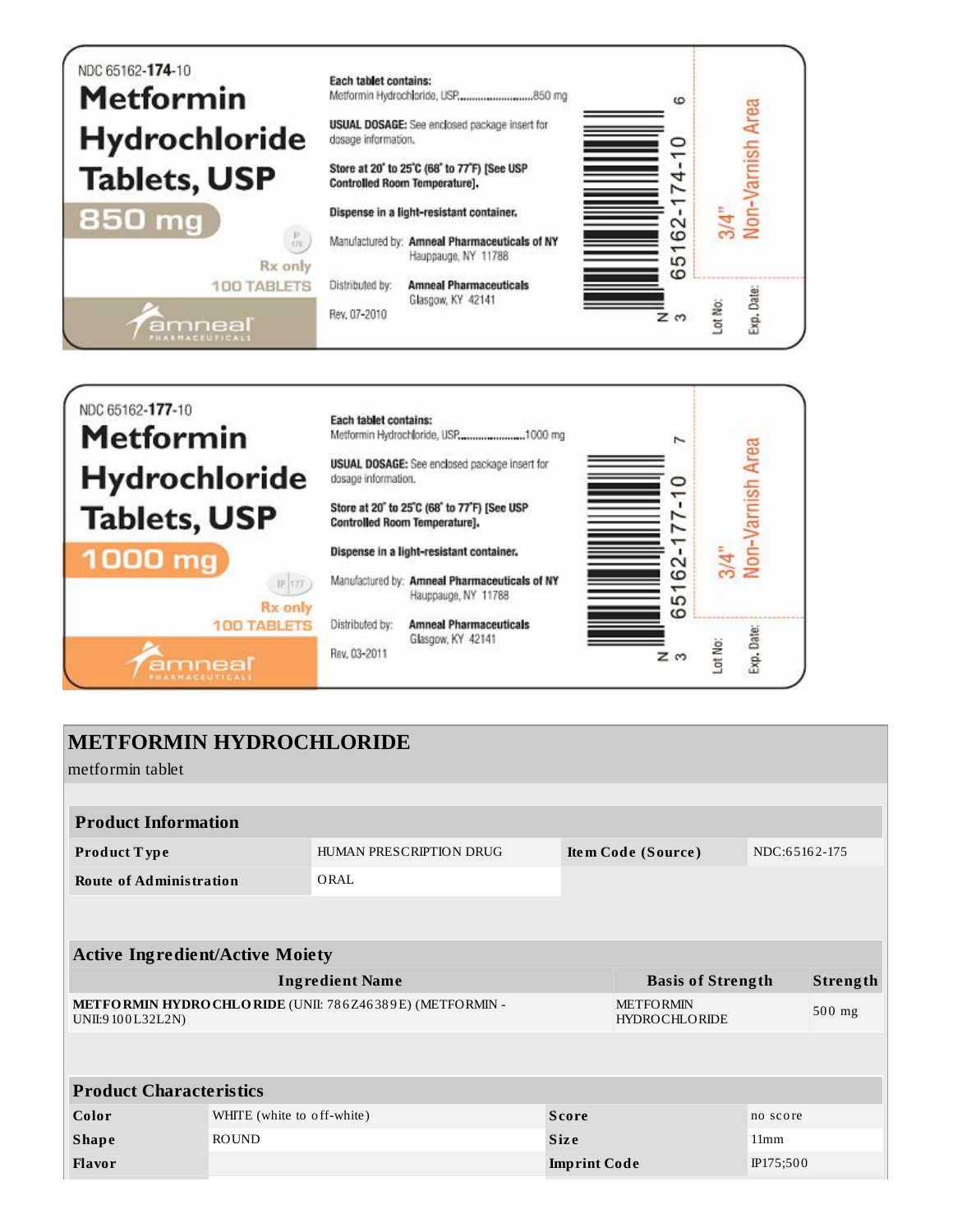|                                                    | Contains                               |            |                                                         |                         |                                          |      |                                     |                           |                           |
|----------------------------------------------------|----------------------------------------|------------|---------------------------------------------------------|-------------------------|------------------------------------------|------|-------------------------------------|---------------------------|---------------------------|
|                                                    |                                        |            |                                                         |                         |                                          |      |                                     |                           |                           |
|                                                    | <b>Packaging</b>                       |            |                                                         |                         |                                          |      |                                     |                           |                           |
| #                                                  | <b>Item Code</b>                       |            | <b>Package Description</b>                              |                         | <b>Marketing Start Date</b>              |      |                                     | <b>Marketing End Date</b> |                           |
|                                                    | 1 NDC:65162-175-10                     |            | 100 in 1 BOTTLE                                         |                         |                                          |      |                                     |                           |                           |
|                                                    | 2 NDC:65162-175-50                     |            | 500 in 1 BOTTLE                                         |                         |                                          |      |                                     |                           |                           |
|                                                    | 3 NDC:65162-175-11                     |            | 1000 in 1 BOTTLE                                        |                         |                                          |      |                                     |                           |                           |
|                                                    |                                        |            |                                                         |                         |                                          |      |                                     |                           |                           |
|                                                    |                                        |            |                                                         |                         |                                          |      |                                     |                           |                           |
|                                                    | <b>Marketing Information</b>           |            |                                                         |                         |                                          |      |                                     |                           |                           |
|                                                    | <b>Marketing Category</b>              |            | <b>Application Number or Monograph Citation</b>         |                         | <b>Marketing Start Date</b>              |      |                                     |                           | <b>Marketing End Date</b> |
|                                                    | <b>ANDA</b>                            | ANDA077880 |                                                         |                         | 06/01/2009                               |      |                                     |                           |                           |
|                                                    |                                        |            |                                                         |                         |                                          |      |                                     |                           |                           |
|                                                    |                                        |            |                                                         |                         |                                          |      |                                     |                           |                           |
|                                                    |                                        |            | <b>METFORMIN HYDROCHLORIDE</b>                          |                         |                                          |      |                                     |                           |                           |
|                                                    | metformin tablet                       |            |                                                         |                         |                                          |      |                                     |                           |                           |
|                                                    |                                        |            |                                                         |                         |                                          |      |                                     |                           |                           |
|                                                    | <b>Product Information</b>             |            |                                                         |                         |                                          |      |                                     |                           |                           |
| Product Type                                       |                                        |            |                                                         | HUMAN PRESCRIPTION DRUG |                                          |      | NDC:65162-174<br>Item Code (Source) |                           |                           |
| <b>Route of Administration</b><br>ORAL             |                                        |            |                                                         |                         |                                          |      |                                     |                           |                           |
|                                                    |                                        |            |                                                         |                         |                                          |      |                                     |                           |                           |
|                                                    |                                        |            |                                                         |                         |                                          |      |                                     |                           |                           |
|                                                    | <b>Active Ingredient/Active Moiety</b> |            |                                                         |                         |                                          |      |                                     |                           |                           |
| <b>Ingredient Name</b><br><b>Basis of Strength</b> |                                        |            |                                                         |                         | Strength                                 |      |                                     |                           |                           |
|                                                    | UNII:9100L32L2N)                       |            | METFORMIN HYDROCHLORIDE (UNII: 786Z46389E) (METFORMIN - |                         | <b>METFORMIN</b><br><b>HYDROCHLORIDE</b> |      |                                     | 850 mg                    |                           |
|                                                    |                                        |            |                                                         |                         |                                          |      |                                     |                           |                           |
|                                                    |                                        |            |                                                         |                         |                                          |      |                                     |                           |                           |
|                                                    | <b>Product Characteristics</b>         |            |                                                         |                         |                                          |      |                                     |                           |                           |
|                                                    | Color                                  |            | WHITE (white to off-white)                              |                         | Score                                    |      |                                     | no score                  |                           |
|                                                    | <b>Shape</b><br><b>ROUND</b>           |            |                                                         | Size                    |                                          | 14mm |                                     |                           |                           |
| Flavor                                             |                                        |            |                                                         | <b>Imprint Code</b>     |                                          |      | IP176;850                           |                           |                           |
|                                                    | <b>Contains</b>                        |            |                                                         |                         |                                          |      |                                     |                           |                           |
|                                                    |                                        |            |                                                         |                         |                                          |      |                                     |                           |                           |
|                                                    |                                        |            |                                                         |                         |                                          |      |                                     |                           |                           |
|                                                    | Packaging                              |            |                                                         |                         |                                          |      |                                     |                           |                           |
| $\#$                                               | <b>Item Code</b>                       |            | <b>Package Description</b>                              |                         | <b>Marketing Start Date</b>              |      |                                     | <b>Marketing End Date</b> |                           |
|                                                    | 1 NDC:65162-174-10                     |            | 100 in 1 BOTTLE                                         |                         |                                          |      |                                     |                           |                           |
|                                                    | 2 NDC:65162-174-50                     |            | 500 in 1 BOTTLE                                         |                         |                                          |      |                                     |                           |                           |
|                                                    | 3 NDC:65162-174-11                     |            | 1000 in 1 BOTTLE                                        |                         |                                          |      |                                     |                           |                           |
|                                                    |                                        |            |                                                         |                         |                                          |      |                                     |                           |                           |
|                                                    |                                        |            |                                                         |                         |                                          |      |                                     |                           |                           |
|                                                    | <b>Marketing Information</b>           |            |                                                         |                         |                                          |      |                                     |                           |                           |

| <b>Marketing Category</b> | <b>Application Number or Monograph Citation</b> | Marketing Start Date | <b>Marketing End Date</b> |
|---------------------------|-------------------------------------------------|----------------------|---------------------------|
| <b>ANDA</b>               | ANDA077880                                      | 06/01/2009           |                           |